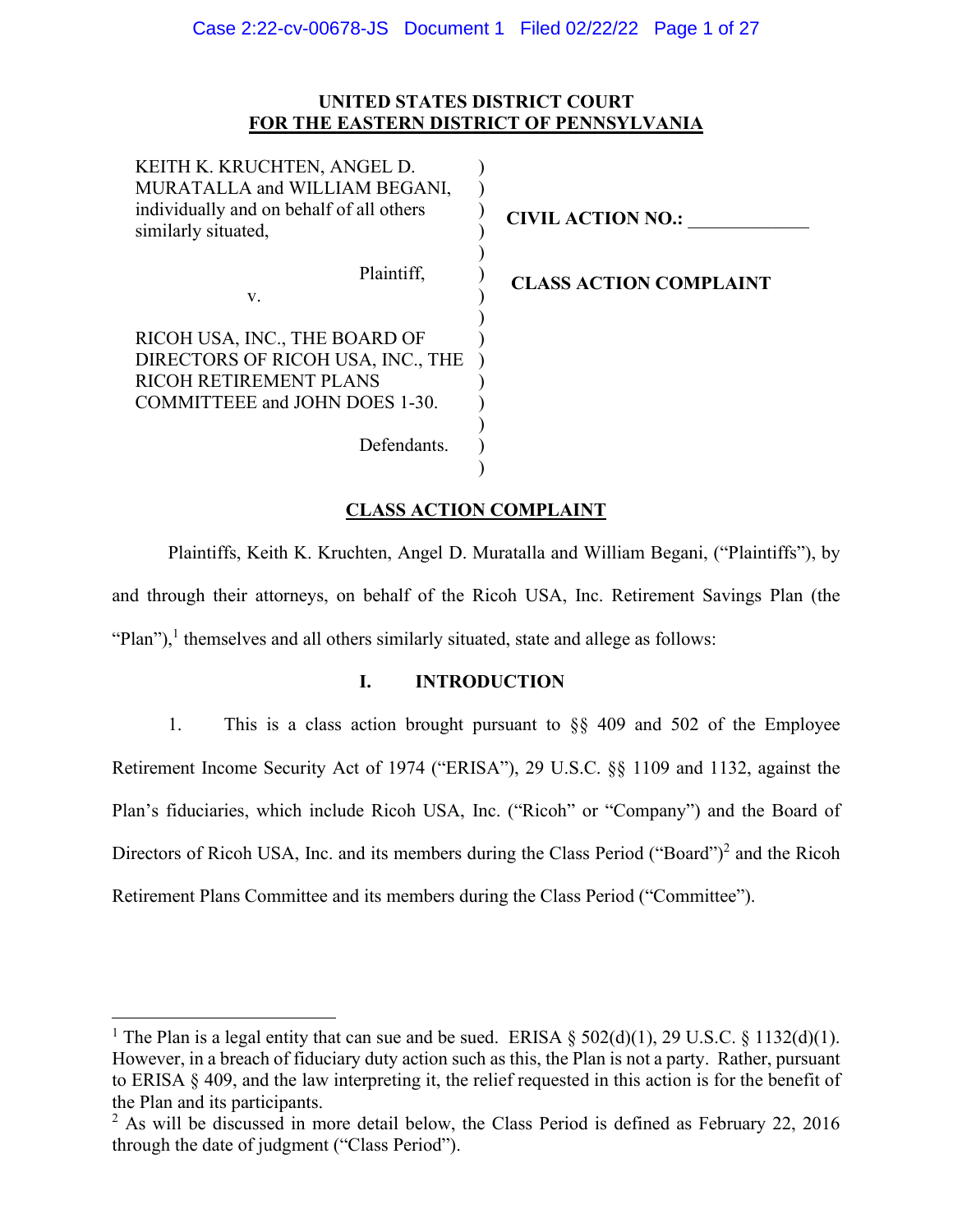## Case 2:22-cv-00678-JS Document 1 Filed 02/22/22 Page 2 of 27

2. To safeguard Plan participants and beneficiaries, ERISA imposes strict fiduciary duties of loyalty and prudence upon employers and other plan fiduciaries. Fiduciaries must act "solely in the interest of the participants and beneficiaries," 29 U.S.C.  $\S$  1104(a)(1)(A), with the "care, skill, prudence, and diligence" that would be expected in managing a plan of similar scope. 29 U.S.C. § 1104(a)(1)(B). These twin fiduciary duties are "the highest known to the law." *Sweda v. Univ. of Pennsylvania,* 923 F.3d 320, 333 (3d Cir. 2019).

3. The Department of Labor has explicitly stated that employers are held to a "high standard of care and diligence" and must, among other duties, both "establish a prudent process for selecting investment options and service providers" and "monitor investment options and service providers once selected to see that they continue to be appropriate choices." *See,* "*A Look at 401(k) Plan Fees*," *infra*, at n.3; *see also Tibble v. Edison Int'l*, 135 S. Ct. 1823, 1823 (2015) (*Tibble I*) (reaffirming the ongoing fiduciary duty to monitor a plan's investment options).

4. Under 29 U.S.C. § 1104(a)(1), a plan fiduciary must give substantial consideration to the cost of investment options. "Wasting beneficiaries' money is imprudent. In devising and implementing strategies for the investment and management of trust assets, trustees are obligated to minimize costs." Uniform Prudent Investor Act (the "UPIA"), § 7.

5. "The Restatement … instructs that 'cost-conscious management is fundamental to prudence in the investment function,' and should be applied 'not only in making investments but also in monitoring and reviewing investments.'" *Tibble v. Edison Int'l*, 843 F.3d 1187, 1197-98 (9th Cir. 2016) (*en banc*) (quoting Restatement (Third) of Trusts, § 90, cmt. b) ("*Tibble II*").<sup>3</sup>

3 *See also* U.S. Dep't of Labor, *A Look at 401(k) Plan Fees*, (Aug. 2013), at 2, available at https://www.dol.gov/sites/dolgov/files/ebsa/about-ebsa/our-activities/resourcecenter/publications/a-look-at-401k-plan-fees.pdf (last visited February 21, 2020) ("You should be aware that your employer also has a specific obligation to consider the fees and expenses paid by your plan.").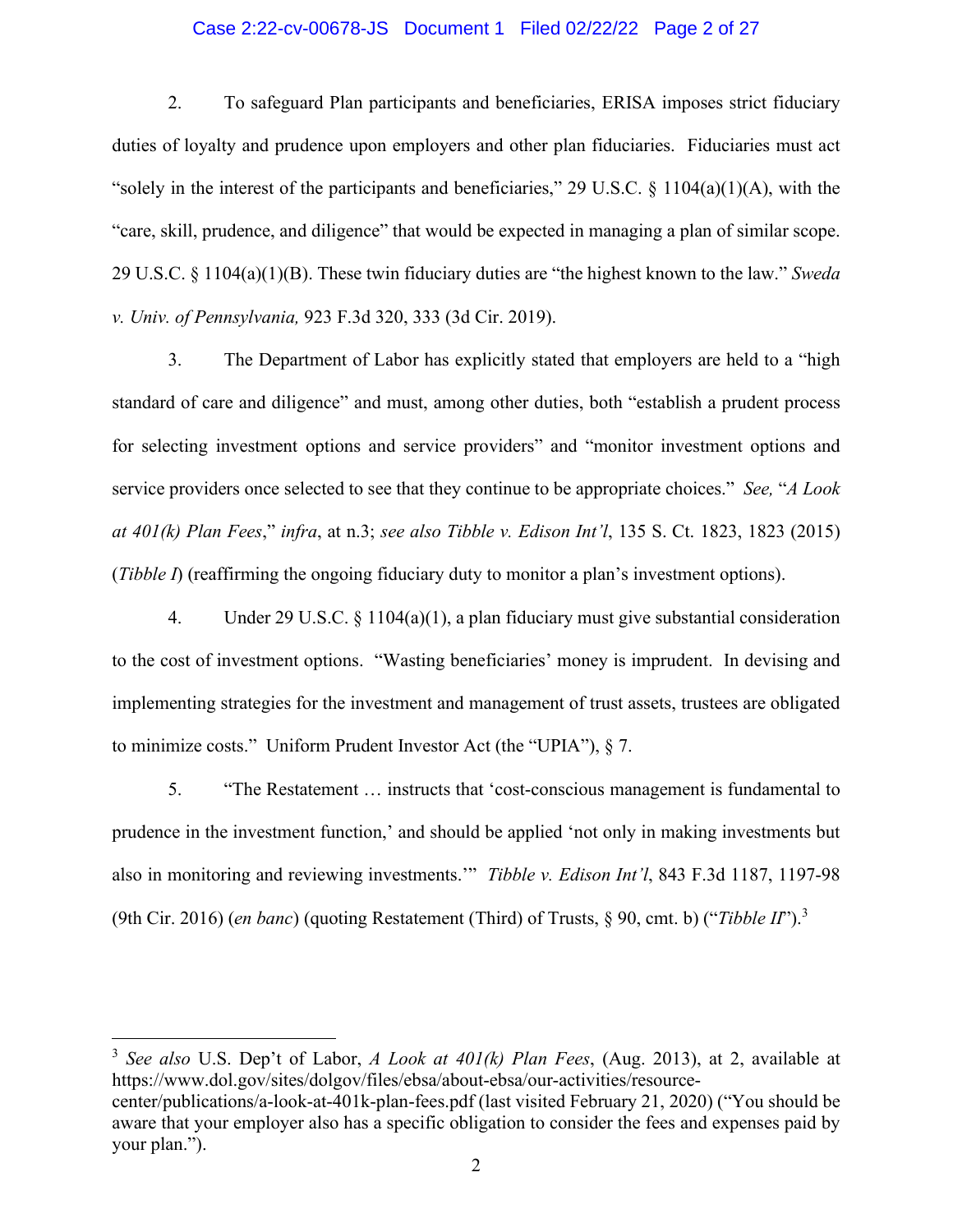### Case 2:22-cv-00678-JS Document 1 Filed 02/22/22 Page 3 of 27

6. Additional fees of only 0.18% or 0.4% can have a large effect on a participant's investment results over time because "[b]eneficiaries subject to higher fees … lose not only money spent on higher fees, but also lost investment opportunity; that is, the money that the portion of their investment spent on unnecessary fees would have earned over time." *Tibble II*, 843 F.3d at 1198 ("It is beyond dispute that the higher the fees charged to a beneficiary, the more the beneficiary's investment shrinks.").

7. The Supreme Court recently reiterated that interpreting "ERISA's duty of prudence in light of the common law of trusts" a fiduciary "has a continuing duty of some kind to monitor investments and remove imprudent ones" and a plaintiff may allege that a fiduciary breached the duty of prudence by failing to properly monitor investments and remove imprudent ones. *Hughes v. Northwestern Univ.*, 2022 WL 19935, at \*3 (2022).

8. Because cost-conscious management is fundamental to prudence in the investment function the concept applies to a fiduciary's obligation to continuously monitor all fees incurred by plan participants, including a plan's recordkeeping and administration fees.

9. At all times during the Class Period, the Plan had at least \$1.9 billion dollars in assets under management. At the Plan's fiscal year end in 2020 and 2019, the Plan had over \$2.1 billion dollars and \$2 billion dollars, respectively, in assets under management that were/are entrusted to the care of the Plan's fiduciaries. The December 31, 2020 Report of Independent Auditor of the Ricoh USA, Inc. Retirement Savings Plan ("2020 Auditor Report") at 3.

10. The Plan's assets under management qualifies it as a jumbo plan in the defined contribution plan marketplace, and among the largest plans in the United States. As a jumbo plan, the Plan had substantial bargaining power regarding the fees and expenses that were charged against participants' investments. Defendants, however, did not try to reduce the Plan's expenses or exercise appropriate judgment to scrutinize each investment option that was offered in the Plan to ensure it was prudent.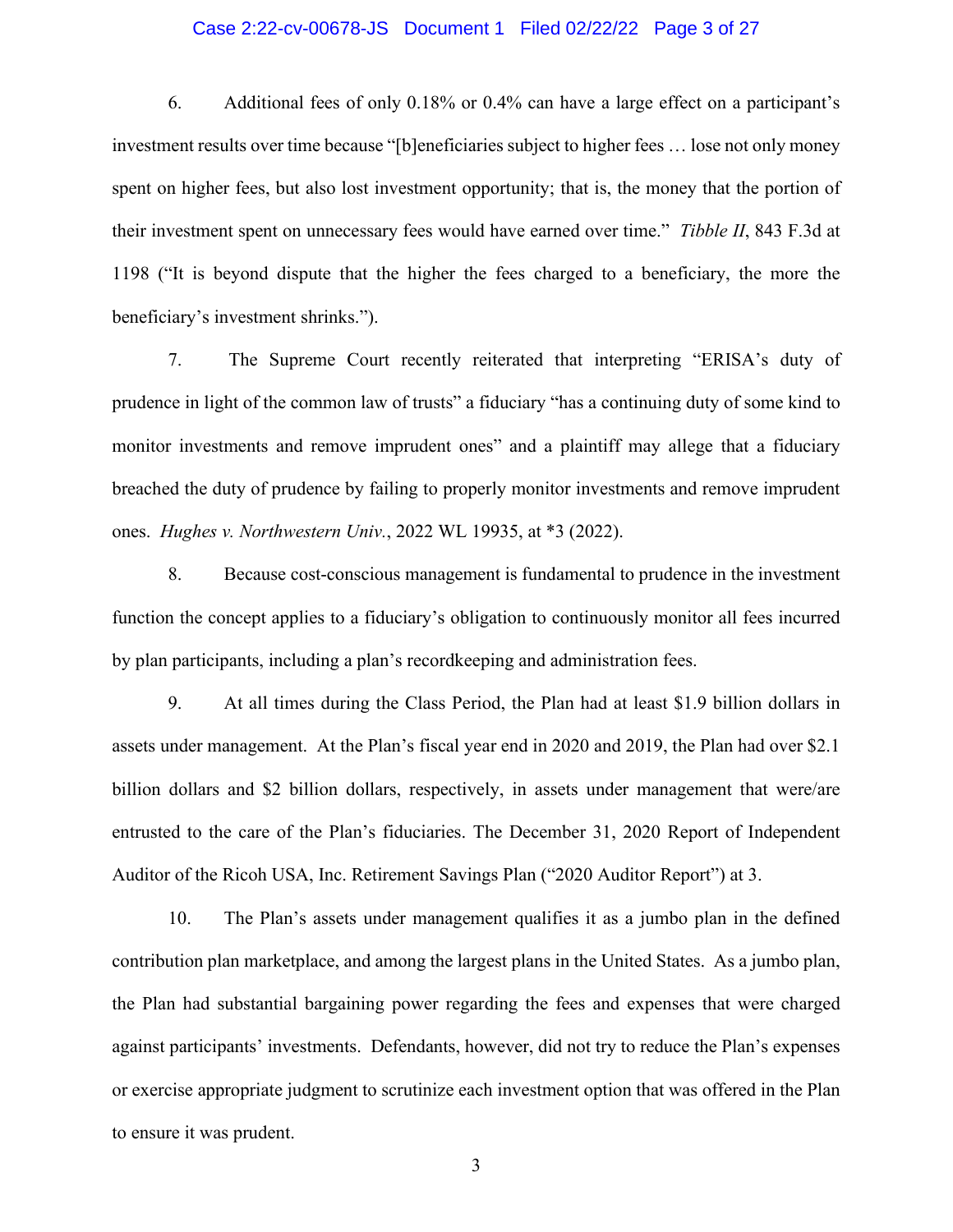### Case 2:22-cv-00678-JS Document 1 Filed 02/22/22 Page 4 of 27

11. Plaintiffs allege that during the putative Class Period, Defendants, as "fiduciaries" of the Plan, as that term is defined under ERISA § 3(21)(A), 29 U.S.C. § 1002(21)(A), breached the duties they owed to the Plan, to Plaintiffs, and to the other participants of the Plan by, *inter alia*, (1) failing to objectively and adequately review the Plan's investment portfolio with due care to ensure that each investment option was prudent, in terms of cost; and (2) failing to control the Plan's recordkeeping administration costs.

12. Defendants' mismanagement of the Plan, to the detriment of participants and beneficiaries, constitutes a breach of the fiduciary duty of prudence, in violation of 29 U.S.C. § 1104. Their actions were contrary to actions of a reasonable fiduciary and cost the Plan and its participants millions of dollars.

13. Based on this conduct, Plaintiffs assert claims against Defendants for breach of the fiduciary duty of prudence (Count One) and failure to monitor fiduciaries (Count Two).

### **IV. JURISDICTION AND VENUE**

14. This Court has subject matter jurisdiction over this action pursuant to 28 U.S.C. § 1331 because it is a civil action arising under the laws of the United States, and pursuant to 29 U.S.C. § 1332(e)(1), which provides for federal jurisdiction of actions brought under Title I of ERISA, 29 U.S.C. § 1001, *et seq*.

15. This Court has personal jurisdiction over Defendants because they transact business in this District, reside in this District, and/or have significant contacts with this District, and because ERISA provides for nationwide service of process.

16. Venue is proper in this District pursuant to ERISA § 502(e)(2), 29 U.S.C. § 1132(e)(2), because some or all of the violations of ERISA occurred in this District and Defendants reside and may be found in this District. Venue is also proper in this District pursuant to 28 U.S.C. § 1391 because Defendants do business in this District and a substantial part of the events or omissions giving rise to the claims asserted herein occurred within this District.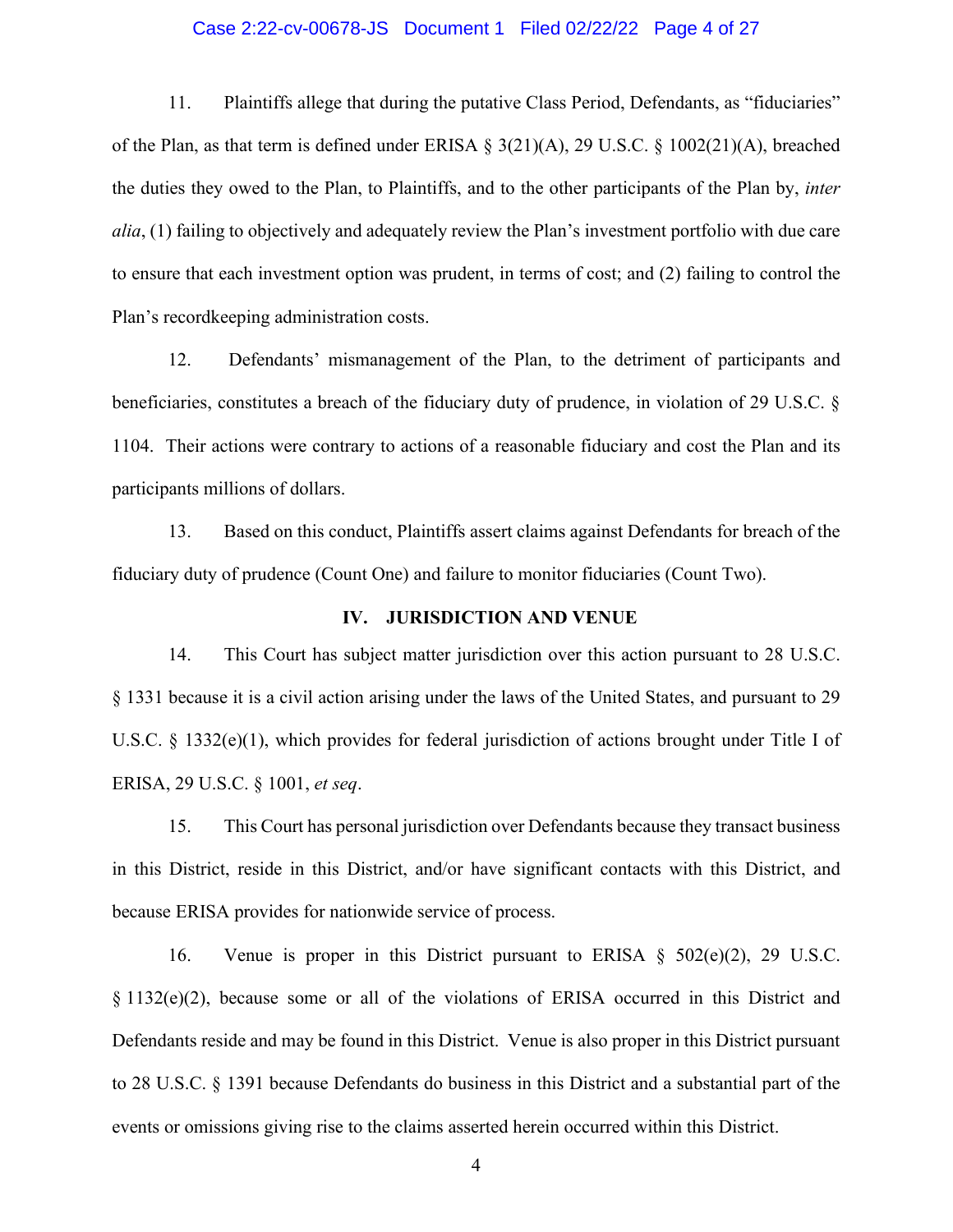## **V. PARTIES**

## **Plaintiffs**

17. Plaintiff, Keith K. Kruchten ("Kruchten"), resides in Lisle, Illinois. During his employment, Plaintiff Kruchten participated in the Plan investing in the options offered by the Plan and was subject to the excessive administration and recordkeeping costs alleged below.

18. Plaintiff, Angel D. Muratalla ("Muratalla"), resides in Hawthorne, California. During his employment, Plaintiff Muratalla participated in the Plan investing in the options offered by the Plan and was subject to the excessive administration and recordkeeping costs alleged below.

19. Plaintiff, William Begani ("Begani"), resides in Forest Park, Illinois. During his employment, Plaintiff Begani participated in the Plan investing in the options offered by the Plan and was subject to the excessive administration and recordkeeping costs alleged below.

20. Plaintiffs have standing to bring this action on behalf of the Plan because they participated in the Plan and were injured by Defendants' unlawful conduct. Plaintiffs are entitled to receive benefits in the amount of the difference between the value of their account currently, or as of the time their accounts were distributed, and what their accounts are or would have been worth, but for Defendants' breaches of fiduciary duty as described herein.

21. Plaintiffs did not have knowledge of all material facts (including, among other things, total plan recordkeeping and administration cost comparisons to similarly-sized plans or information regarding other available funds) necessary to understand that Defendants breached their fiduciary duties and engaged in other unlawful conduct in violation of ERISA until shortly before this suit was filed.

### **Defendants**

## **Company Defendant**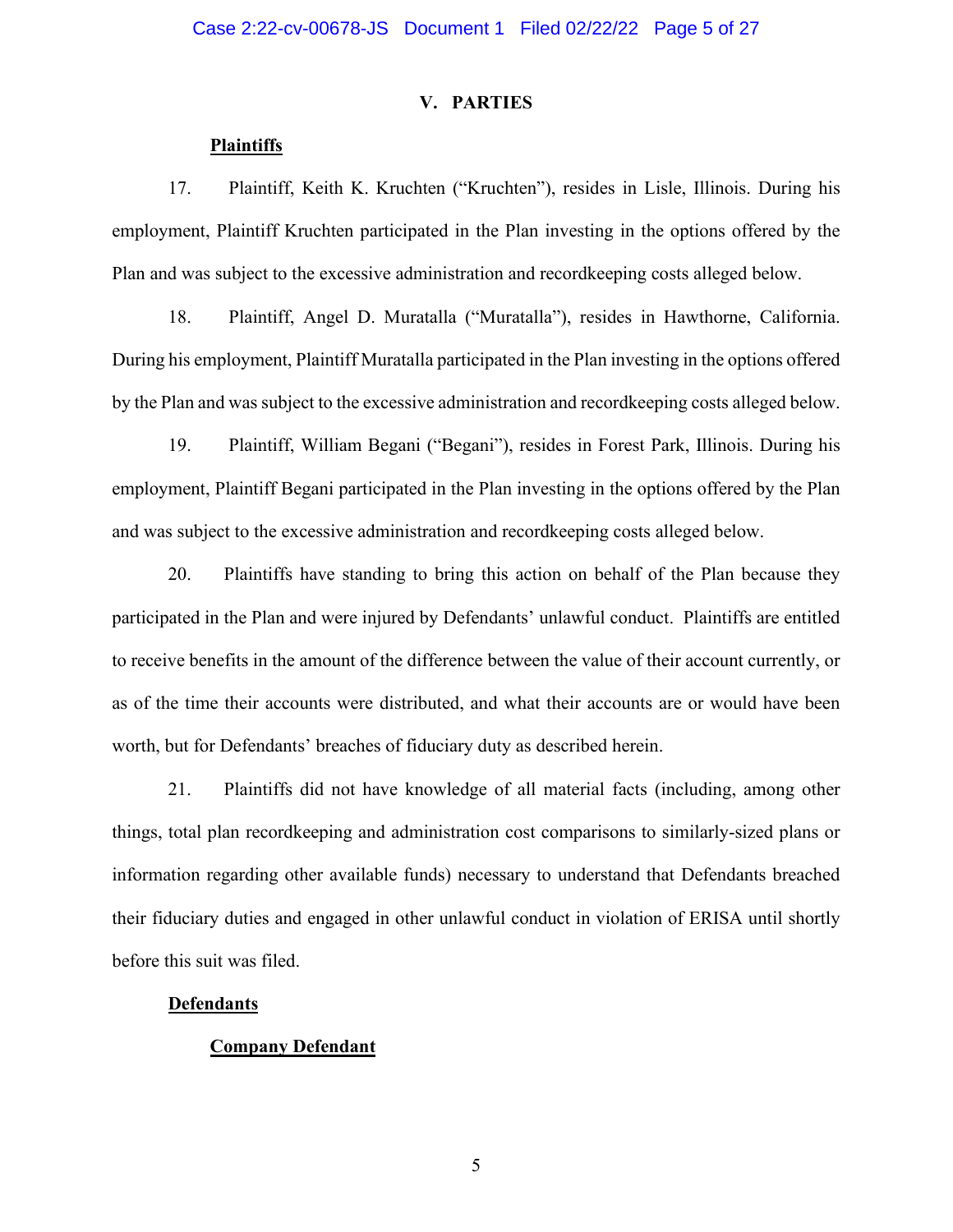## Case 2:22-cv-00678-JS Document 1 Filed 02/22/22 Page 6 of 27

22. Ricoh is the Plan sponsor and a named fiduciary with a principal place of business being 300 Eagleview Boulevard, Suite 200, Exton, Pennsylvania. The December 31, 2020 Form 5500 of the Ricoh USA, Inc. Retirement Savings Plan filed with the United States Department of Labor ("2020 Form 5500") at 1. Ricoh describes itself as "an information management and digital services company connecting technology, processes, and people. As part of a global leader, we create competitive advantage for over 1.4 million businesses and solve problems for companies large and small. Every day our more than 90,000 global employees serve a vast array of industries designing and optimizing end-to-end business solutions.<sup>4</sup>"

23. Ricoh appointed the Committee to, among other things, ensure that the investments available to Plan participants are appropriate, had no more expense than reasonable and performed well as compared to their peers and that the Plan paid a fair price for recordkeeping and administrative services. The Ricoh USA, Inc. Retirement Savings Plan, as amended and restated, effective July 1, 2021 ("Plan Doc.") at 13 and 70. As will be discussed below, the Committee fell well short of these fiduciary goals. Under ERISA, fiduciaries with the power to appoint have the concomitant fiduciary duty to monitor and supervise their appointees.

24. Accordingly, Ricoh during the putative Class Period is/was a fiduciary of the Plan, within the meaning of ERISA Section 3(21)(A), 29 U.S.C. § 1002(21)(A) because it had a duty to monitor the actions of the Committee.

### **Board Defendants**

25. Ricoh, acting through its Board of Directors, appointed the Committee to, among other things, ensure that the investments available to Plan participants are appropriate, had no more expense than reasonable and performed well as compared to their peers and that the Plan paid a fair price for recordkeeping and administrative services. Plan Doc at 13 and 76. Under ERISA,

<sup>4</sup> https://www.linkedin.com/company/ricoh-company-ltd- last accessed on January 28, 2022.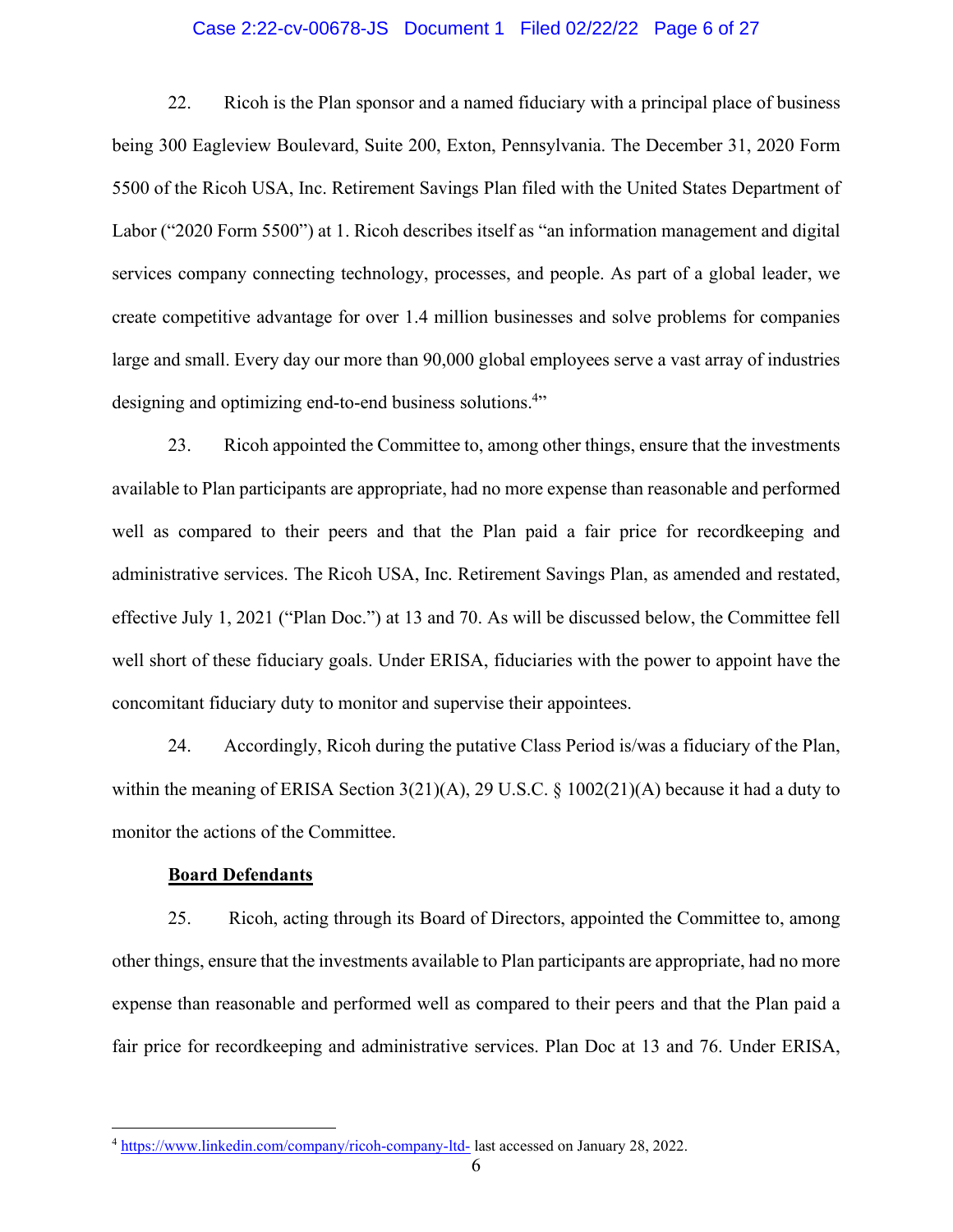### Case 2:22-cv-00678-JS Document 1 Filed 02/22/22 Page 7 of 27

fiduciaries with the power to appoint have the concomitant fiduciary duty to monitor and supervise their appointees.

26. Accordingly, each member of the Board during the putative Class Period (referred to herein as John Does 1-10) is/was a fiduciary of the Plan, within the meaning of ERISA Section  $3(21)(A)$ , 29 U.S.C. §  $1002(21)(A)$  because each had a duty to monitor the actions of the Committee.

27. The Board and the unnamed members of the Board during the Class Period (referred to herein as John Does 1-10), are collectively referred to herein as the "Board Defendants."

## **Committee Defendants**

28. A discussed above, Ricoh, acting through its Board of Directors, appointed the Committee to, among other things, ensure that the investments available to Plan participants are appropriate, had no more expense than reasonable and performed well as compared to their peers and that the Plan paid a fair price for recordkeeping and administrative services. Plan Doc at 13 and 76.

29. As stated in the Plan Doc., the Committee "shall be the named fiduciary with respect to the investment of Plan assets and the selection and ongoing monitoring of Investment Funds to which Participants may direct their accounts." Plan Doc. at 76. As will be discussed below, the Committee fell well short of these goals as a fiduciary to plan participants.

30. The Committee and each of its members were fiduciaries of the Plan during the Class Period, within the meaning of ERISA Section 3(21)(A), 29 U.S.C. § 1002(21)(A) because each exercised discretionary authority over management or disposition of Plan assets.

31. The Committee and unnamed members of the Committee during the Class Period (referred to herein as John Does 11-20), are collectively referred to herein as the "Committee Defendants."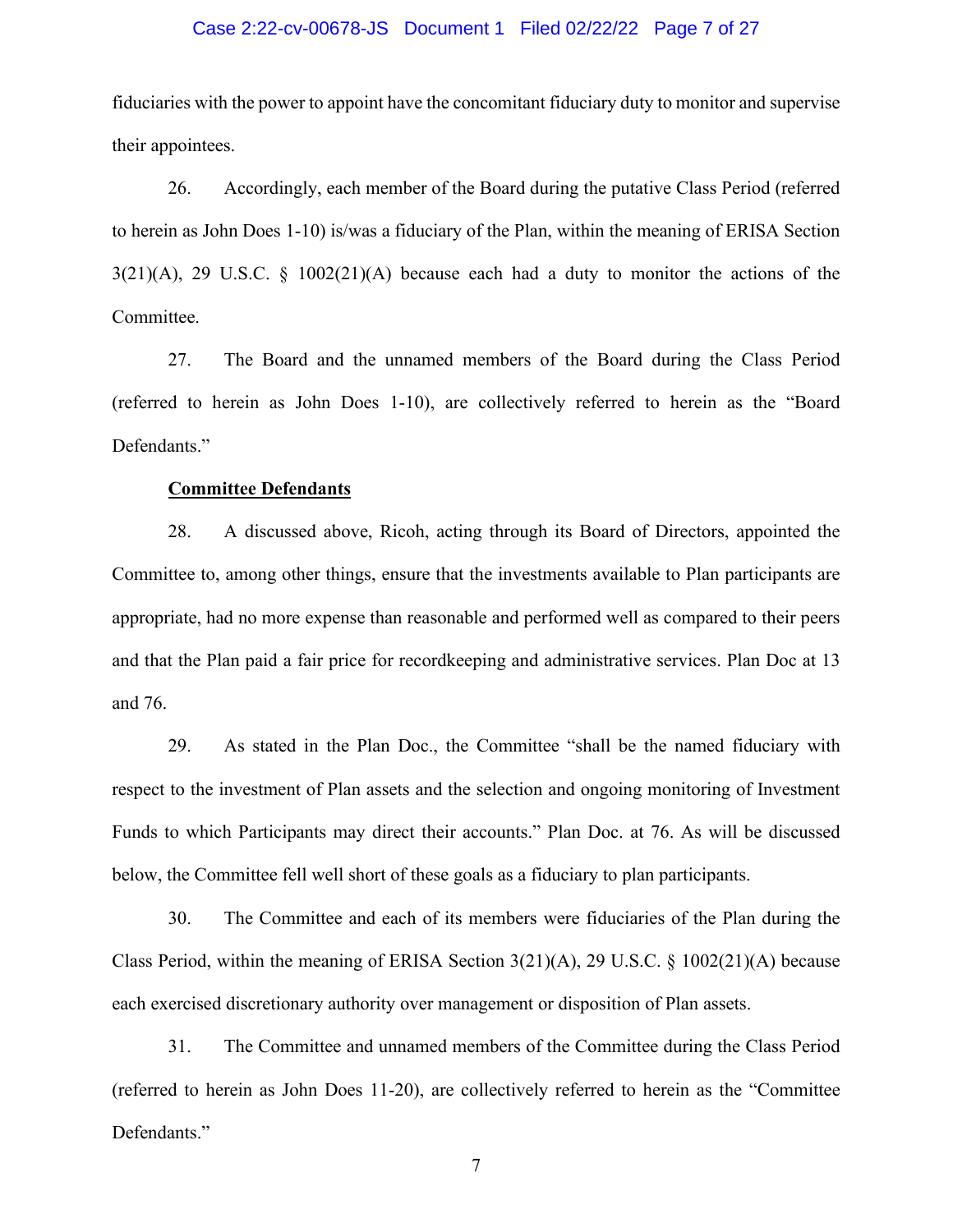## **Additional John Doe Defendants**

32. To the extent that there are additional officers, employees and/or contractors of Ricoh who are/were fiduciaries of the Plan during the Class Period, or were hired as an investment manager for the Plan during the Class Period, the identities of whom are currently unknown to Plaintiffs, Plaintiffs reserve the right, once their identities are ascertained, to seek leave to join them to the instant action. Thus, without limitation, unknown "John Doe" Defendants 21-30 include, but are not limited to, Ricoh officers, employees and/or contractors who are/were fiduciaries of the Plan within the meaning of ERISA Section 3(21)(A), 29 U.S.C. § 1002(21)(A) during the Class Period.

# **VI. CLASS ACTION ALLEGATIONS**

33. Plaintiffs bring this action as a class action pursuant to Rule 23 of the Federal Rules of Civil Procedure on behalf of themselves and the following proposed class ("Class"):<sup>5</sup>

> All persons, except Defendants and their immediate family members, who were participants in or beneficiaries of the Plan, at any time between February 22, 2016, through the date of judgment (the "Class Period").

34. The members of the Class are so numerous that joinder of all members is impractical. The 2020 Form 5500 lists 18,619 Plan "participants with account balances as of the end of the plan year." 2020 Form 5500 at 2.

35. Plaintiffs' claims are typical of the claims of the members of the Class. Like other Class members, Plaintiffs participated in the Plan and have suffered injuries as a result of Defendants' mismanagement of the Plan. Defendants treated Plaintiffs consistently with other Class members and managed the Plan as a single entity. Plaintiffs' claims and the claims of all Class members arise out of the same conduct, policies, and practices of Defendants as alleged

<sup>&</sup>lt;sup>5</sup> Plaintiffs reserve the right to propose other or additional classes or subclasses in their motion for class certification or subsequent pleadings in this action.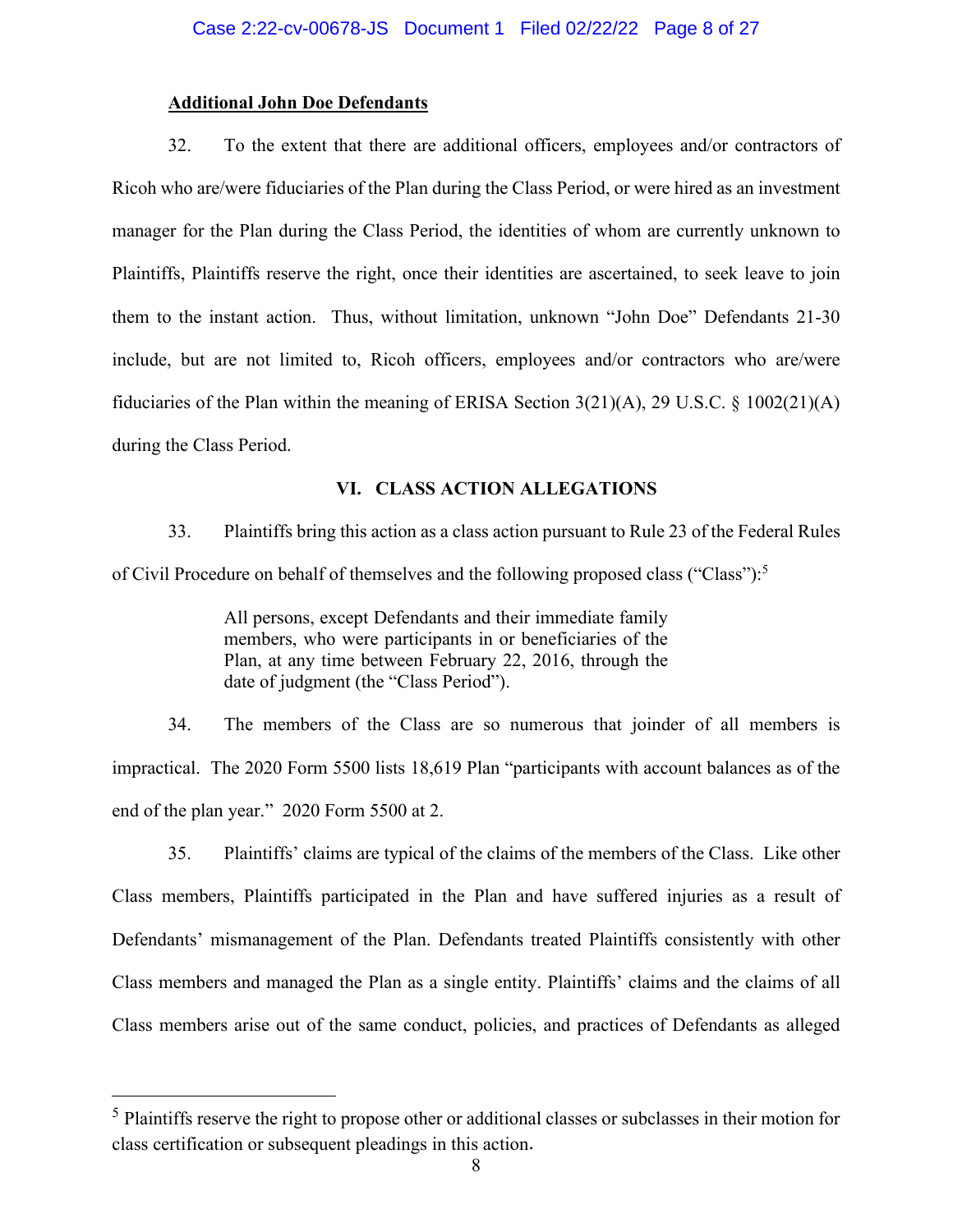### Case 2:22-cv-00678-JS Document 1 Filed 02/22/22 Page 9 of 27

herein, and all members of the Class have been similarly affected by Defendants' wrongful conduct.

36. There are questions of law and fact common to the Class, and these questions predominate over questions affecting only individual Class members. Common legal and factual questions include, but are not limited to:

- A. Whether Defendants are/were fiduciaries of the Plan;
- B. Whether Defendants breached their fiduciary duty of prudence by engaging in the conduct described herein;
- C. Whether the Company and Board Defendants failed to adequately monitor the Committee and other fiduciaries to ensure the Plan was being managed in compliance with ERISA;
- D. The proper form of equitable and injunctive relief; and
- E. The proper measure of monetary relief.

37. Plaintiffs will fairly and adequately represent the Class and have retained counsel experienced and competent in the prosecution of ERISA class action litigation. Plaintiffs have no interests antagonistic to those of other members of the Class. Plaintiffs are committed to the vigorous prosecution of this action and anticipate no difficulty in the management of this litigation as a class action.

38. This action may be properly certified under Rule 23(b)(1). Class action status in this action is warranted under Rule  $23(b)(1)(A)$  because prosecution of separate actions by the members of the Class would create a risk of establishing incompatible standards of conduct for Defendants. Class action status is also warranted under Rule 23(b)(1)(B) because prosecution of separate actions by the members of the Class would create a risk of adjudications with respect to individual members of the Class that, as a practical matter, would be dispositive of the interests of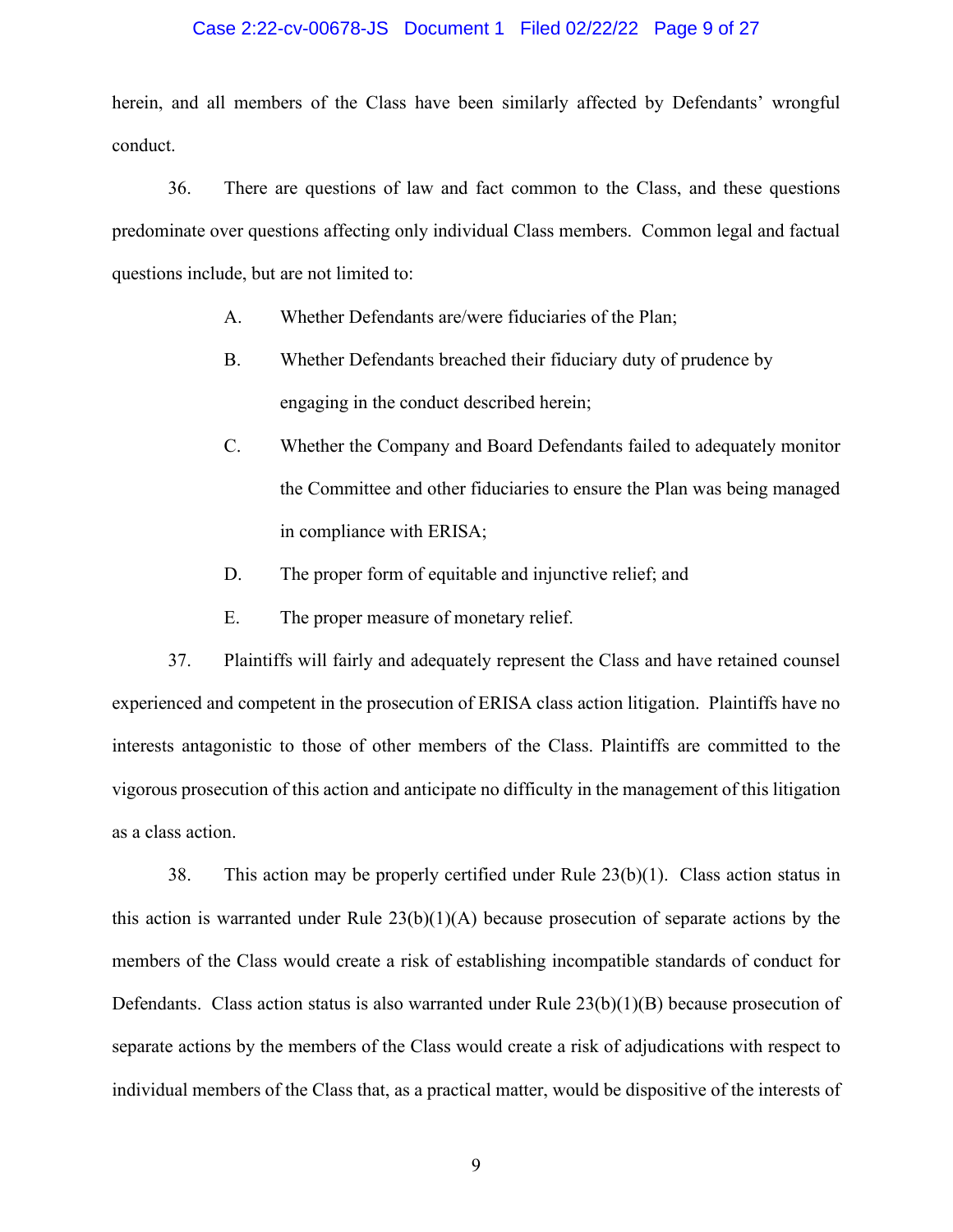### Case 2:22-cv-00678-JS Document 1 Filed 02/22/22 Page 10 of 27

other members not parties to this action, or that would substantially impair or impede their ability to protect their interests.

39. In the alternative, certification under Rule 23(b)(2) is warranted because the Defendants have acted or refused to act on grounds generally applicable to the Class, thereby making appropriate final injunctive, declaratory, or other appropriate equitable relief with respect to the Class as a whole.

## **VII. THE PLAN**

40. The Plan is a defined contribution plan covering substantially all eligible employees of Ricoh. 2020 Auditor Report at 5. More specifically, the Plan is a "defined contribution" or "individual account" plan within the meaning of ERISA  $\S 3(34)$ , 29 U.S.C.  $\S 1002(34)$ , in that the Plan provides for individual accounts for each participant and for benefits based solely upon the amount contributed to those accounts, and any income, expense, gains and losses, and any forfeitures of accounts of the participants which may be allocated to such participant's account. The Ricoh USA, INC. Retirement Savings Plan as amended and restated, effective July 1, 2021 ("Plan Doc.") at 38. Consequently, retirement benefits provided by the Plan are based solely on the amounts allocated to each individual's account. *Id.*

## *Eligibility*

41. In general, the Plan covers all full-time and part-time employees of the Ricoh. 2020 Auditor Report at 5.

## *Contributions*

42. There are several types of contributions that can be added to a participant's account, including: an employee salary deferral contribution, an employee Roth 401(k) contribution, an employee after-tax contribution, catch-up contributions for employees aged 50 and over, rollover contributions, discretionary profit-sharing contributions and employer matching contributions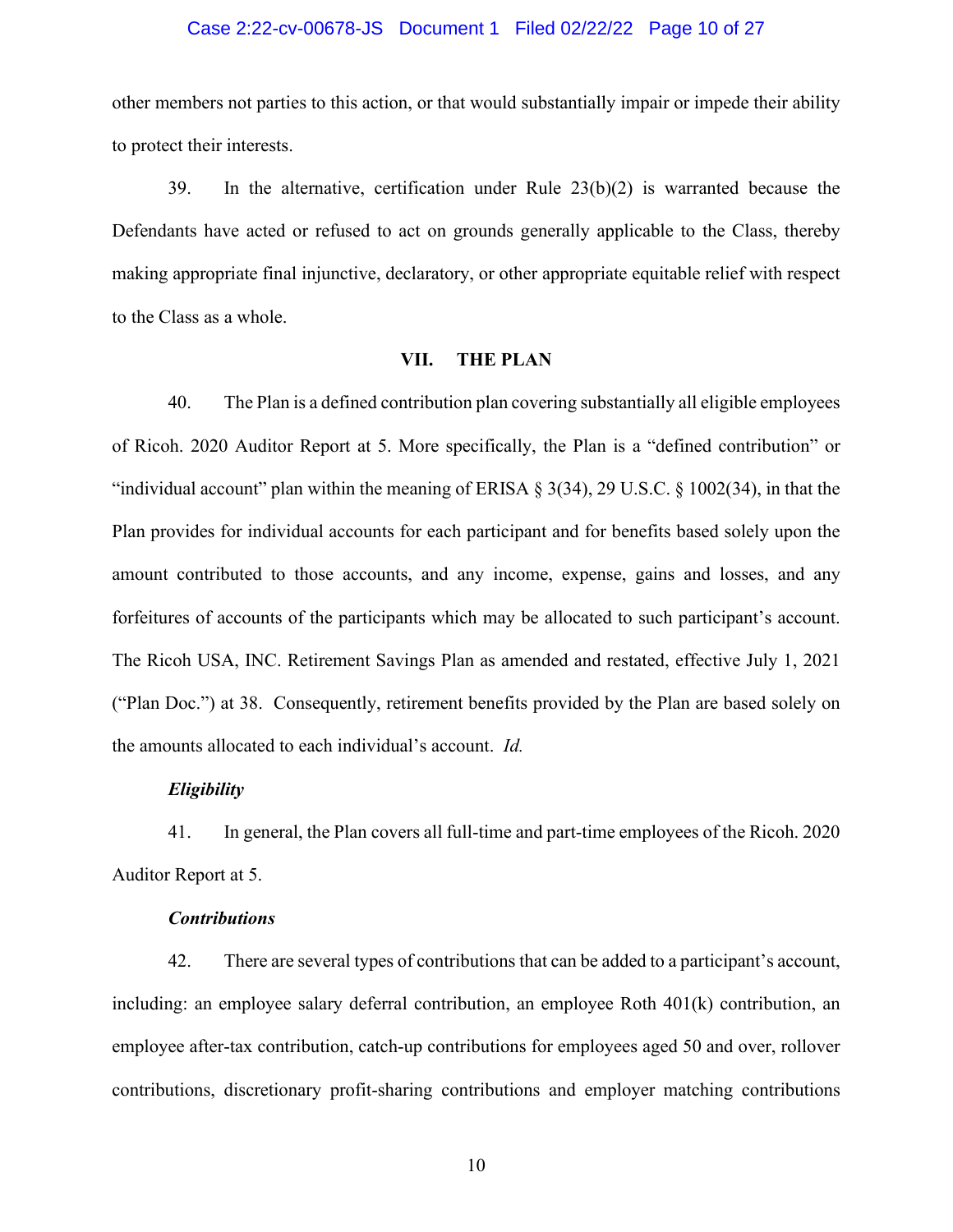### Case 2:22-cv-00678-JS Document 1 Filed 02/22/22 Page 11 of 27

based on employee pre-tax, Roth 401(k), and employee after-tax contributions. 2020 Auditor Report at 5.

43. With regard to employee contributions, participants can elect to make annual pretax and Roth contributions subject to Internal Revenue Service ('IRS') limitations. *Id*. With regard to matching contributions made by Ricoh, Ricoh does provide a contribution of a portion of eligible compensation. *Id.* As detailed in the 2020 Auditor Report, Ricoh will contribute 50% of participants' basic contributions. *Id.* Basic contributions are defined as "contributions of up to the first 6% of the participant's compensation, for a maximum match of 3%." *Id.*

44. Like other companies that sponsor 401(k) plans for their employees, Ricoh enjoys both direct and indirect benefits by providing matching contributions to Plan participants. Employers are generally permitted to take tax deductions for their contributions to 401(k) plans at the time when the contributions are made. *See generally,* https:/www.irs.gov/retirementplans/plan-sponsor/401k-plan-overview.

45. Ricoh also benefits in other ways from the Plan's matching program. It is wellknown that "[o]ffering retirement plans can help in employers' efforts to attract new employees and reduce turnover." *See,* https://www.paychex.com/articles/employee-benefits/employermatching-401k-benefits.

46. Given the size of the Plan, Ricoh likely enjoyed a significant tax and cost savings from offering a match.

# *Vesting*

47. With regard to contributions made by participants to the Plan, such contributions vest immediately. 2020 Auditor Report at 6. Generally, contributions made by Ricoh prior to July 1, 2014 are subject to a five-year vesting schedule. *Id*. However, contributions made after July 1, 2014 are immediately vested. *Id*.

#### *The Plan's Investments*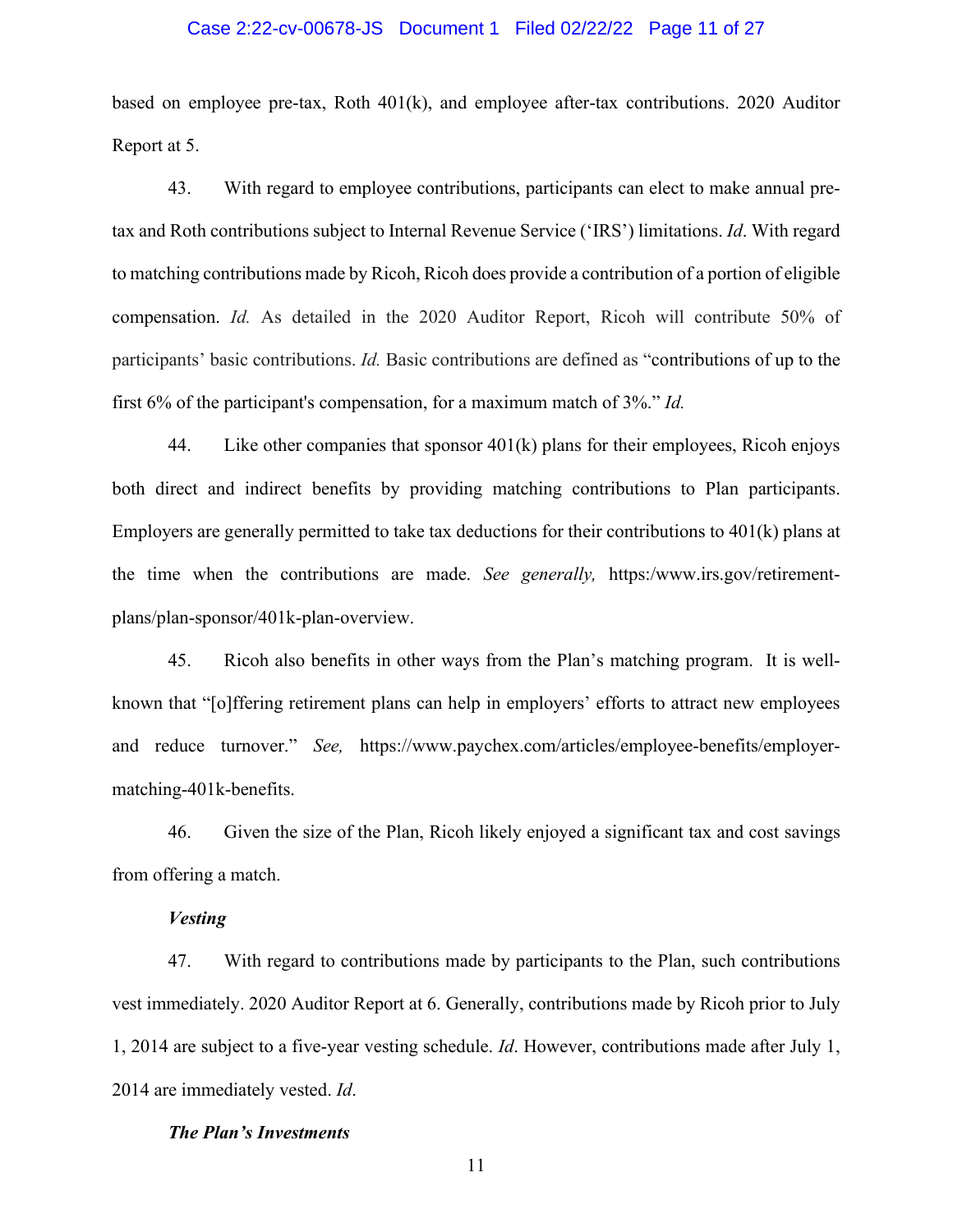## Case 2:22-cv-00678-JS Document 1 Filed 02/22/22 Page 12 of 27

48. In theory, the Committee determines the appropriateness of the Plan's investment offerings, monitors investment performance and reviews total plan and fund costs each year. Plan Doc. at 70. As will be discussed in more detail below, the Committee fell well short of these fiduciary goals.

49. Several funds were available to Plan participants for investment each year during the putative Class Period. Specifically, a participant may direct all contributions to selected investments as made available and determined by the Committee.

50. The Plan's assets under management for all funds as of December 31, 2020 was \$2,141,993,139. 2020 Auditor Report at 3.

## *Payment of Plan Expenses*

51. During the Class Period, administrative and recordkeeping expenses were generally paid using a combination of charges to the participants and Plan assets. 2020 Auditor Report at 9.

# **VIII. THE PLAN'S FEES DURING THE CLASS PERIOD WERE UNREASONABLE**

# A. **The Totality of the Circumstances Demonstrates that the Plan Fiduciaries Failed to Administer the Plan in a Prudent Manner**

52. As described in the "Parties" section above, Defendants were fiduciaries of the Plan.

53. ERISA "imposes a 'prudent person' standard by which to measure fiduciaries' investment decisions and disposition of assets." *Fifth Third Bancorp v. Dudenhoeffer*, 134 S. Ct. 2459, 2467 (2014) (quotation omitted). In addition to a duty to select prudent investments, under ERISA, a fiduciary "has a continuing duty to monitor [plan] investments and remove imprudent ones" that exists "separate and apart from the [fiduciary's] duty to exercise prudence in selecting investments." *Tibble I*, 135 S. Ct. at 1828; *see also Hughes*, 2022 WL 19935, at \*3.

54. Plaintiffs did not have and do not have actual knowledge of the specifics of Defendants' decision-making process with respect to the Plan, including Defendants' processes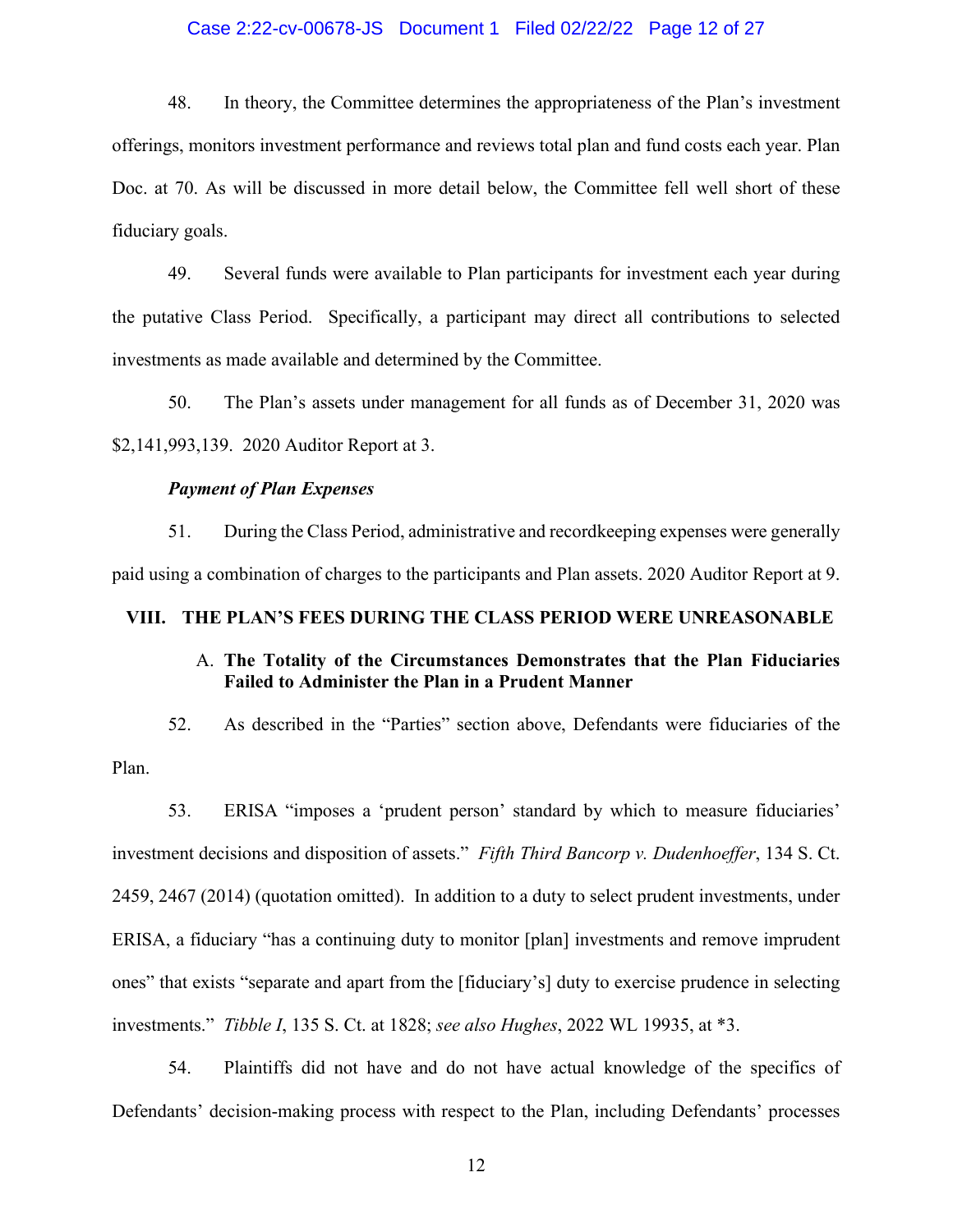### Case 2:22-cv-00678-JS Document 1 Filed 02/22/22 Page 13 of 27

(and execution of such) for selecting, monitoring, and removing Plan investments or monitoring recordkeeping and administration costs, because this information is solely within the possession of Defendants prior to discovery. *See Braden v. Wal-mart Stores, Inc.*, 588 F.3d 585, 598 (8th Cir. 2009) ("If Plaintiffs cannot state a claim without pleading facts which tend systematically to be in the sole possession of defendants, the remedial scheme of [ERISA] will fail, and the crucial rights secured by ERISA will suffer.")

55. In fact, in an attempt to discover the details of the Plan's mismanagement, on October 11, 2021, Plaintiffs wrote to Ricoh requesting, *inter alia*, meeting minutes from the Committee. By correspondence dated November 10, 2021, Ricoh denied this request.

56. Reviewing meeting minutes, when they exist, is the bare minimum needed to peek into a fiduciary's monitoring process. But in most cases even that is not sufficient. For, "[w]hile the absence of a deliberative process may be enough to demonstrate imprudence, the presence of a deliberative process does not … suffice in every case to demonstrate prudence. Deliberative processes can vary in quality or can be followed in bad faith. In assessing whether a fiduciary fulfilled her duty of prudence, we ask 'whether a fiduciary employed the *appropriate* methods to investigate and determine the merits of a particular investment,' not merely whether there were any methods whatsoever." *Sacerdote, et al. v. New York Univ.*, 9 F.4<sup>th</sup> 95, 111 (2d Cir. 2021) (emphasis in original).

57. For purposes of this Complaint, Plaintiffs have drawn reasonable inferences regarding these processes based upon several factors.

58. For example, Defendants did not adhere to fiduciary best practices to control Plan costs when looking at certain aspects of the Plan's administration such as monitoring investment management fees for the Plan's investments, resulting in several funds during the Class Period being more expensive than comparable funds found in similarly sized plans (conservatively, plans having over 1 billion dollars in assets).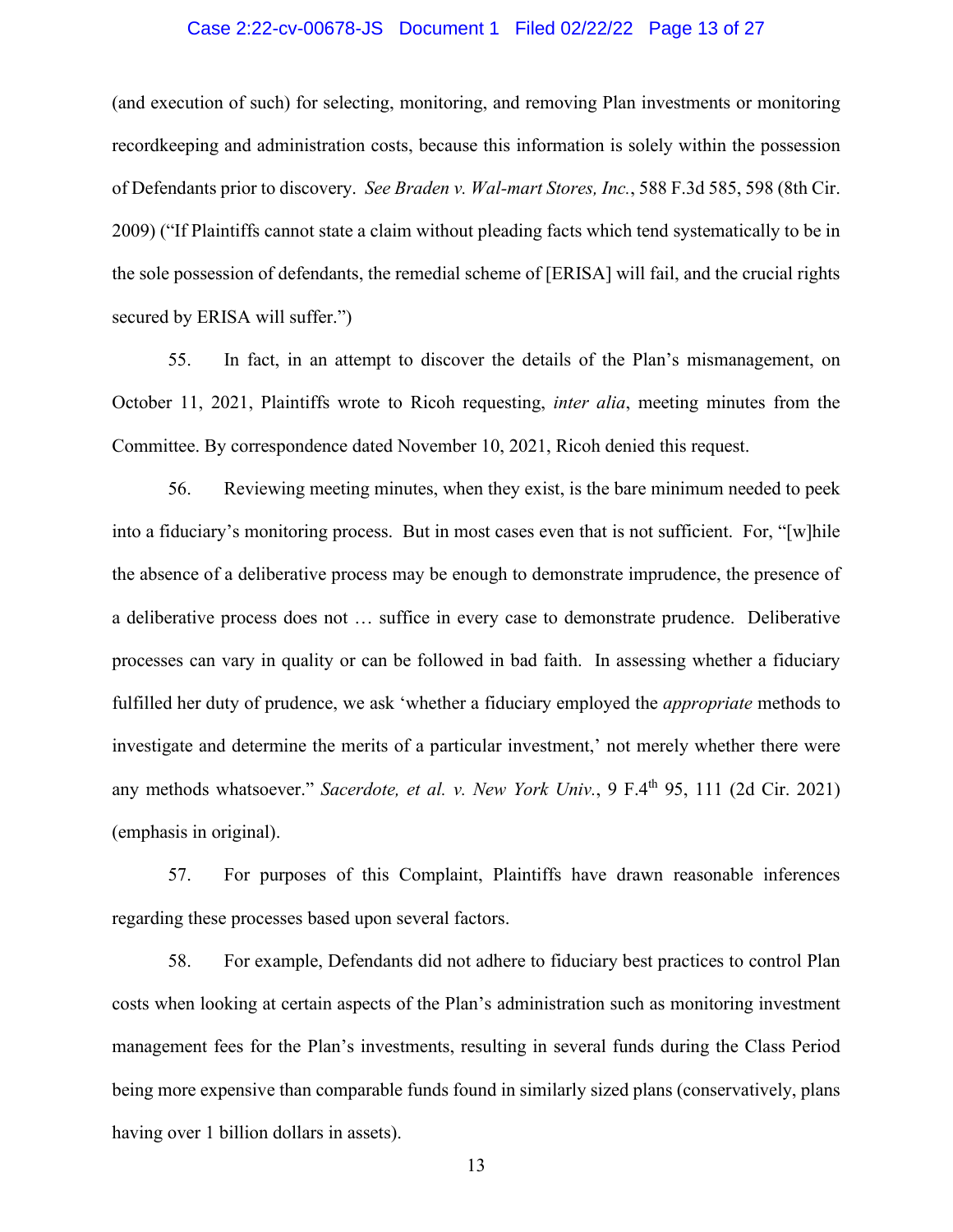## Case 2:22-cv-00678-JS Document 1 Filed 02/22/22 Page 14 of 27

59. With regard to investments like mutual funds, like any other investor, retirement plan participants pay for these costs via the fund's expense ratio evidenced by a percentage of assets. For example, an expense ratio of .75% means that the plan participant will pay \$7.50 annually for every \$1,000 in assets. However, the expense ratio also reduces the participant's return and the compounding effect of that return. This is why it is prudent for a plan fiduciary to consider the effect that expense ratios have on investment returns because it is in the best interest of participants to do so.

60. For example, the expense ratios for the Plan were artificially high to pay for the plan's excessive administration and recordkeeping fees, which is the crux of this lawsuit, and will be discussed below. The Defendants chose to add 9 basis points to each fund in the Plan to offset the Plan's administration and recordkeeping costs. *See,* the Annual Fee Disclosure Statement of the Ricoh USA, Inc. Retirement Savings Plan dated January 20, 2021 ("Fee Disclosure") at 2. Even a fund which would have a normally low expense ratio such as a Vanguard index fund, would be considered to have excessive expense ratios after these 9 basis points are applied. For example, throughout the Class Period, the Plan had the Vanguard Total Stock Market Index fund. In 2021 this fund reported an expense ratio of 0.14% which is well above the ICI median of .04% for index funds.<sup>6</sup> Similar results are seen for all the funds in the Plan when the 9 basis points are added to each funds normal expense ratio.

61. The addition of the 9 basis points to each fund to pay for the already excessively high administration and recordkeeping costs strongly suggest that the Defendants failed to engage in an appropriate prudent process when selecting the funds and a fee structure for the Plan.

62. As stated by the DOL: ERISA "requires plan fiduciaries, when selecting and monitoring service providers and plan investments, to act prudently and solely in the interest of

<sup>6</sup> *See* BrightScope/ICI Defined Contribution Plan Profile: *A Close Look at 401(k) Plans, 2018* at 55 (July 2021) (hereafter, "ICI Study") available at https://www.ici.org/system/files/2021-07/21\_ppr\_dcplan\_profile\_401k.pdf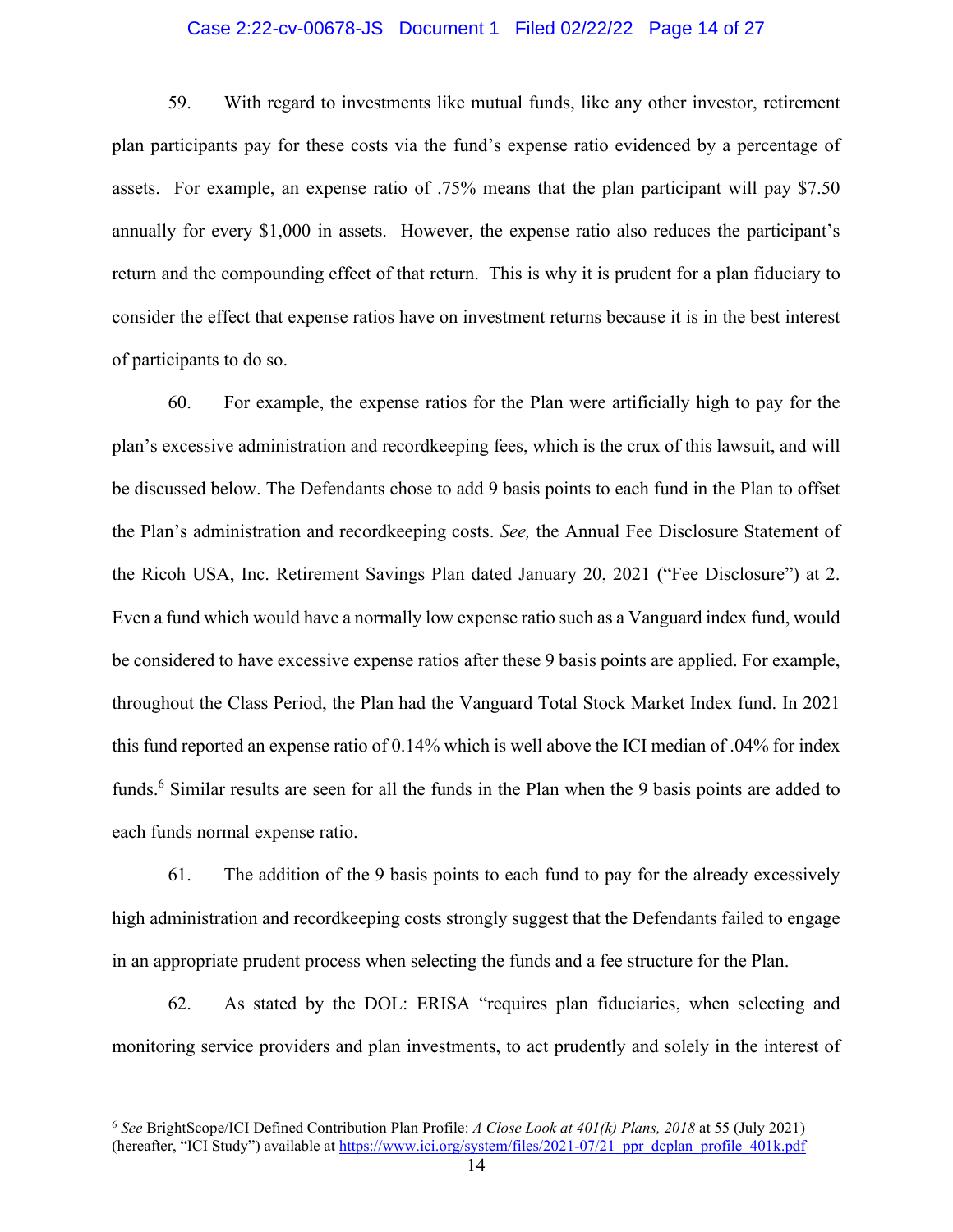### Case 2:22-cv-00678-JS Document 1 Filed 02/22/22 Page 15 of 27

the plan's participants and beneficiaries. Responsible plan fiduciaries also must ensure that arrangements with their service providers are 'reasonable' and that only 'reasonable' compensation is paid for services…" DOL 408(b)(2) Regulation Fact Sheet.

# **(B) The Plan's Recordkeeping and Administrative Costs Were Excessive During The Class Period**

63. Another clear indication of Defendants' imprudent fee monitoring process was the excessive recordkeeping and administrative fees Plan participants were required to pay during the Class Period.

64. The term "recordkeeping" is a catchall term for the suite of administrative services typically provided to a defined contribution plan by the plan's "recordkeeper." Recordkeeping and administrative services fees are one and the same and the terms are used synonymously herein.

65. There are two types of essential recordkeeping services provided by all national recordkeepers for large plans with substantial bargaining power (like the Plan). First, an overall suite of recordkeeping services is provided to large plans as part of a "bundled" fee for a buffet style level of service (meaning that the services are provided, in retirement industry parlance, on an "all-you-can-eat" basis), including, but not limited to, the following services:

- A. Recordkeeping;
- B. Transaction processing (which includes the technology to process purchases and sales of participants' assets, as well as providing the participants access to investment options selected by the plan sponsor);
- C. Administrative services related to converting a plan from one recordkeeper to another;
- D. Participant communications (including employee meetings, call centers/phone support, voice response systems, web account access, and the preparation of other materials distributed to participants, *e.g.*, summary plan descriptions);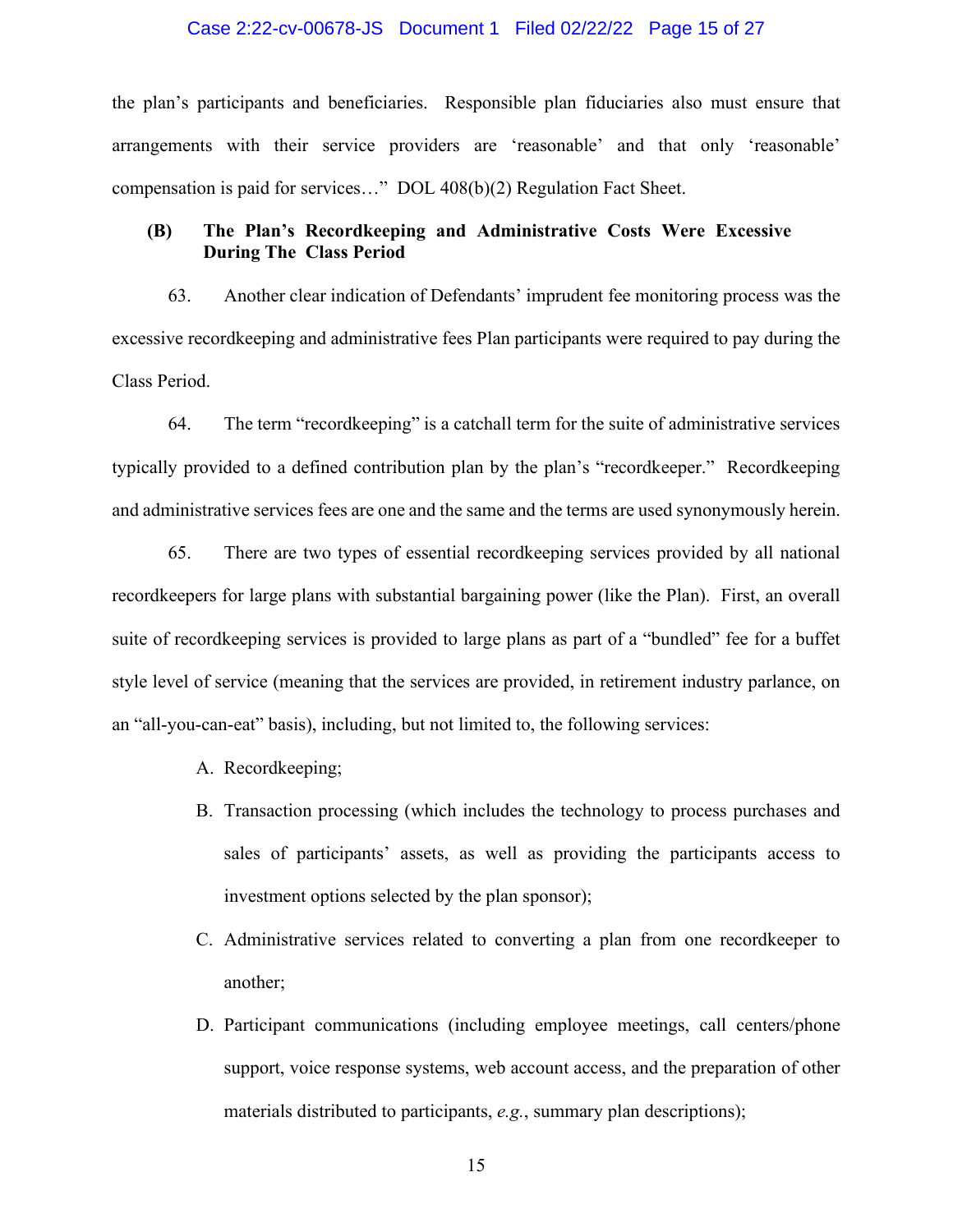- E. Maintenance of an employer stock fund (if needed);
- F. Plan document services, which include updates to standard plan documents to ensure compliance with new regulatory and legal requirements;
- G. Plan consulting services, including assistance in selecting the investment lineup offered to participants;
- H. Accounting and audit services, including the preparation of annual reports, *e.g.*, Form  $5500s<sup>7</sup>$  (excluding the separate fee charged by an independent third-party auditor);
- I. Compliance support, including assistance interpreting plan provisions and ensuring the operation of the plan is in compliance with legal requirements and the provisions of the plan (excluding separate legal services provided by a third-party law firm); and
- J. Compliance testing to ensure the plan complies with U.S. Internal Revenue Service nondiscrimination rules.

66. This suite of essential recordkeeping services can be referred to as "Bundled" services. These services are offered by all recordkeepers for one price (typically at a per capita price), regardless of the services chosen or utilized by the plan. The services chosen by a large plan do not affect the amount charged by recordkeepers for such basic and fungible services.

67. The second type of essential recordkeeping services, hereafter referred to as "A La Carte" services, provided by all national recordkeepers, often has separate, additional fees based on the conduct of individual participants and the usage of the services by individual participants. These fees are distinct from the bundled arrangement described above to ensure that one participant

<sup>&</sup>lt;sup>7</sup>The Form 5500 is the annual report that  $401(k)$  plans are required to file with the DOL and U.S. Department of Treasury pursuant to the reporting requirements of ERISA.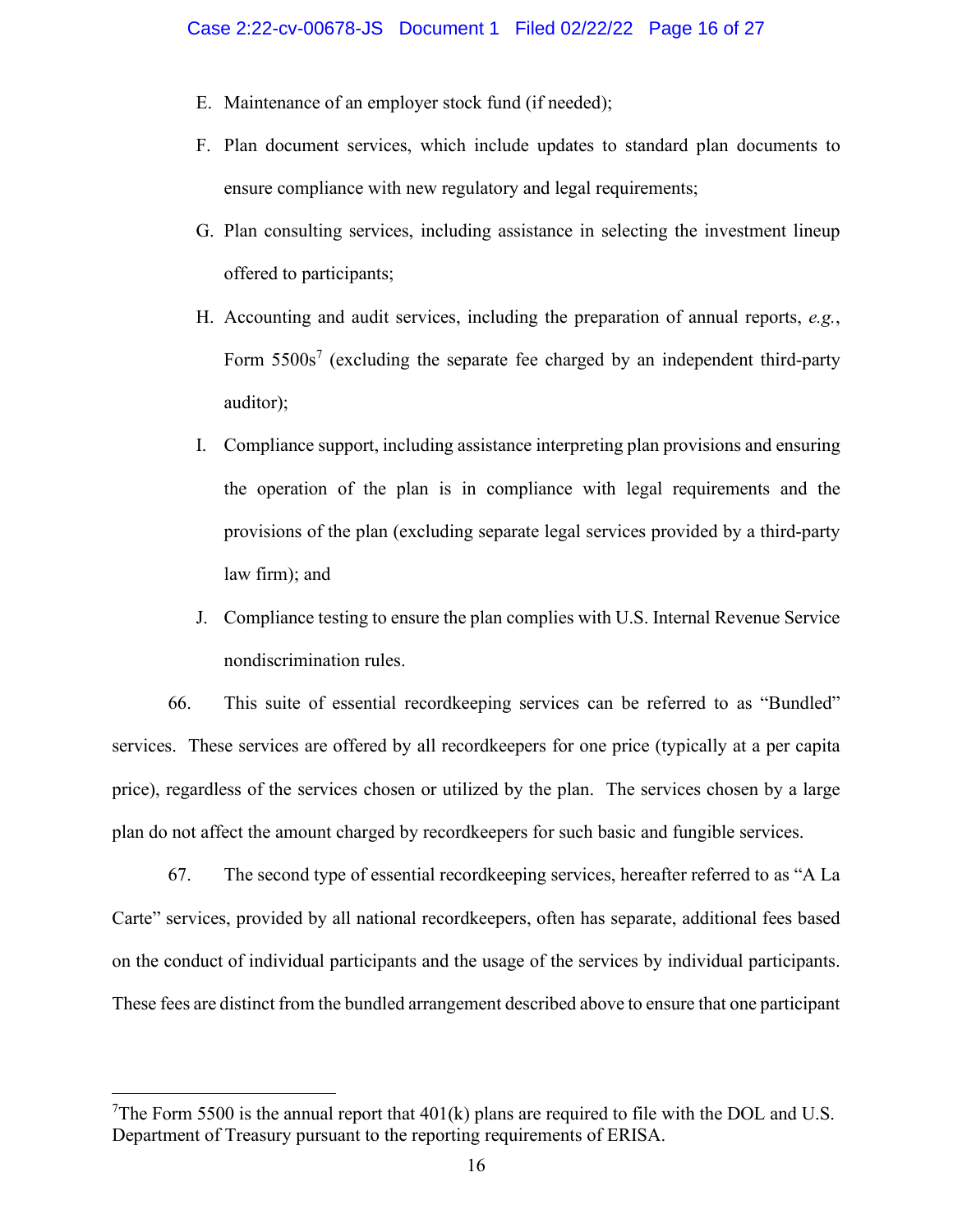### Case 2:22-cv-00678-JS Document 1 Filed 02/22/22 Page 17 of 27

is not forced to help another cover the cost of, for example, taking a loan from their plan account balance. These A La Carte services typically include, but are not limited to, the following:

- A. Loan processing;
- B. Brokerage services/account maintenance (if offered by the plan);
- C. Distribution services; and
- D. Processing of qualified domestic relations orders.

68. All national recordkeepers have the capability to provide all of the aforementioned recordkeeping services at very little cost to all large defined contribution plans, including those much smaller than the Plan. In fact, several of the services, such as managed account services, self-directed brokerage, Qualified Domestic Relations Order processing, and loan processing are often a profit center for recordkeepers.

69. The cost of providing recordkeeping services often depends on the number of participants in a plan. Plans with large numbers of participants can take advantage of economies of scale by negotiating a lower per-participant recordkeeping fee. Because recordkeeping expenses are driven by the number of participants in a plan, the vast majority of plans are charged on a per-participant basis.

70. Recordkeeping expenses can either be paid directly from plan assets, or indirectly by the plan's investments in a practice known as revenue sharing (or a combination of both or by a plan sponsor). Revenue sharing payments are payments made by investments within the plan, typically mutual funds, to the plan's recordkeeper or to the plan directly, to compensate for recordkeeping and trustee services that the mutual fund company otherwise would have to provide.

71. Although utilizing a revenue sharing approach is not *per se* imprudent, unchecked, it is devastating for Plan participants (*e.g., see* allegations *infra*). "At worst, revenue sharing is a way to hide fees. Nobody sees the money change hands, and very few understand what the total investment expense pays for. It's a way to milk large sums of money out of large plans by charging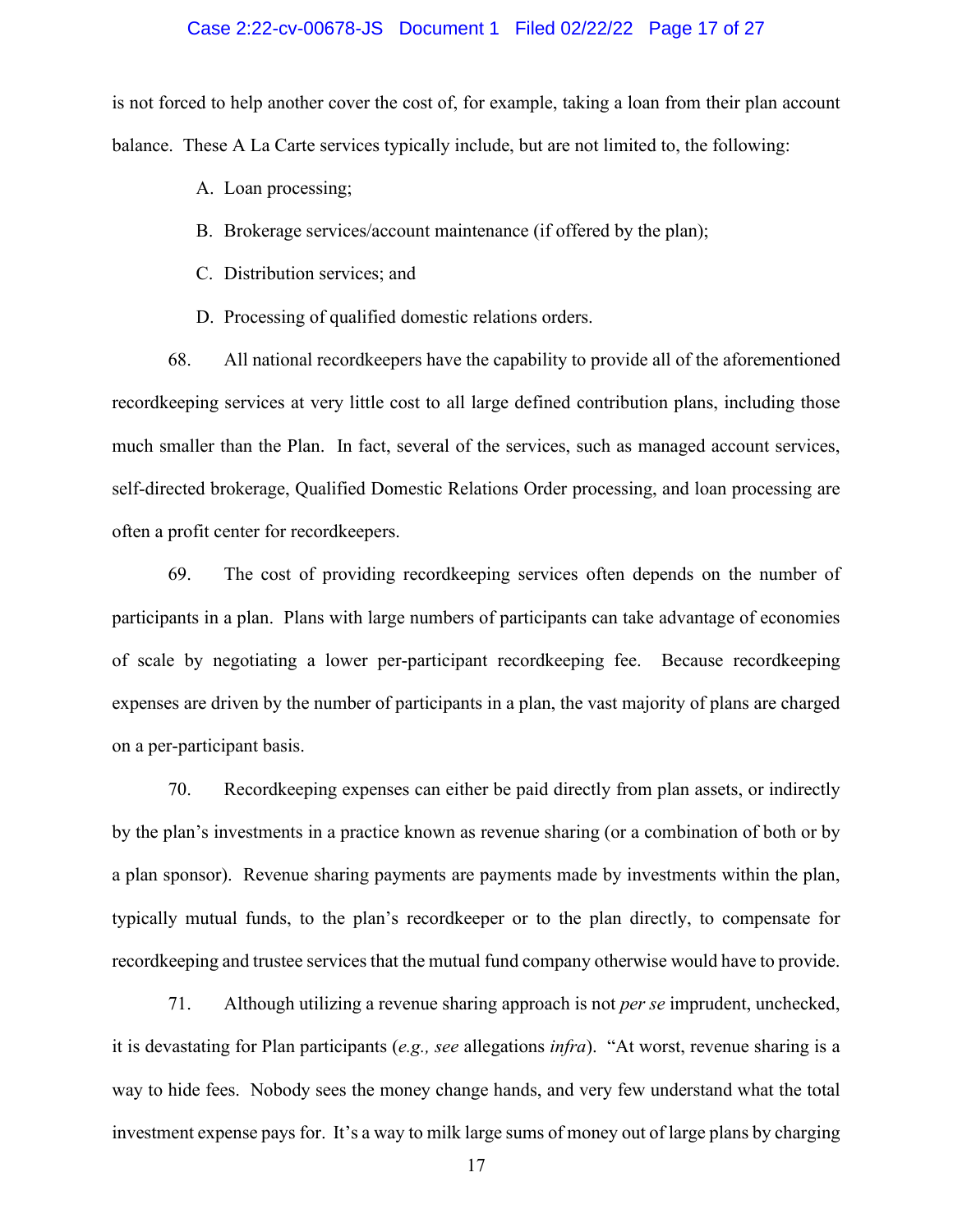### Case 2:22-cv-00678-JS Document 1 Filed 02/22/22 Page 18 of 27

a percentage-based fee that never goes down (when plans are ignored or taken advantage of). In some cases, employers and employees believe the plan is 'free' when it is in fact expensive." Justin Pritchard, "Revenue Sharing and Invisible Fees" available at http://www.cccandc.com/p/revenuesharing-and-invisible-fees (last visited January 17, 2021).

72. In order to make an informed evaluation as to whether a recordkeeper or other service provider is receiving no more than a reasonable fee for the services provided to a plan, a prudent fiduciary must identify all fees, including direct compensation and revenue sharing being paid to the plan's recordkeeper. To the extent that a plan's investments pay asset-based revenue sharing to the recordkeeper, prudent fiduciaries monitor the amount of the payments to ensure that the recordkeeper's total compensation from all sources does not exceed reasonable levels, and require that any revenue sharing payments that exceed a reasonable level be returned to the plan and its participants.

73. In this matter, using revenue sharing to potentially cover additional fees resulted in a worst-case scenario for the Plan's participants because it saddled Plan participants with abovemarket recordkeeping fees. The Plans' fiduciaries decided to pay for administration and recordkeeping in this case by adding 9 basis points to the expense ratio of each fund in the Plan. This had a devastating effect on plan participants because as the assets in the Plan increased the recordkeeping and administration charges increased exponentially. *See,* the Annual Fee Disclosure Statement of the Ricoh USA, Inc. Retirement Savings Plan dated January 20, 2021 ("Fee Disclosure") at 2.

74. As detailed in the Fee Disclosure, "the Plan is charged fees for Plan services, such as trustee, legal, recordkeeping, and accounting services. The Plan offsets these fees by adding a 0.09% administration fee to each of the investment options in the Plan." *Id.* The Fee Disclosure goes on to say that "[y]ou won't see these fees directly because they are charged to plan investment options and reduce your investment earnings." Fee Disclosure at 1. The addition of this 0.09%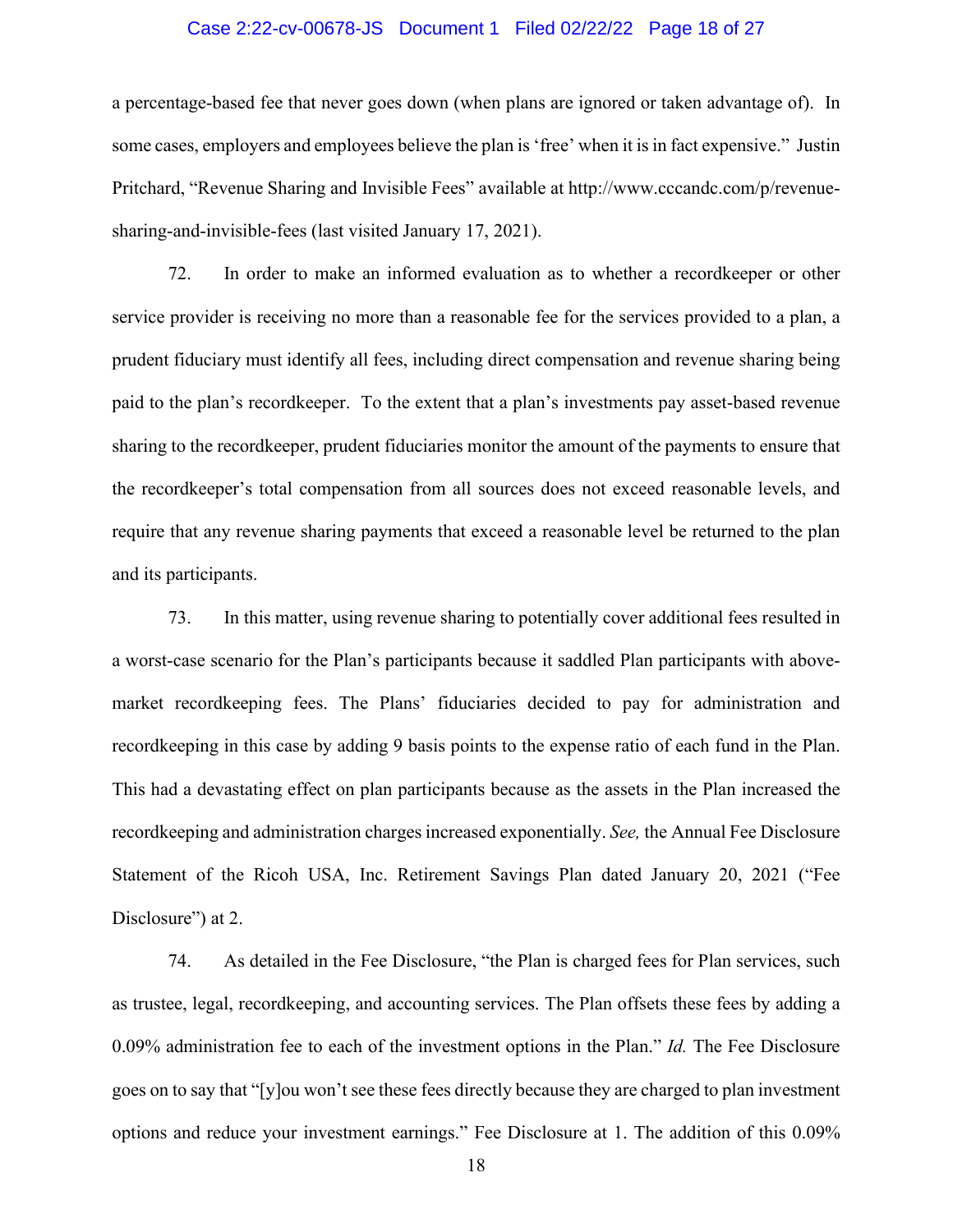### Case 2:22-cv-00678-JS Document 1 Filed 02/22/22 Page 19 of 27

administration fee to each investment in the Plan severely reduced the participants earning potential as the ultimate fees charged were excessive when compared to other plans of similar size.

75. Further, a plan's fiduciaries must remain informed about overall trends in the marketplace regarding the fees being paid by other plans, as well as the recordkeeping rates that are available by conducting a Request for Proposal ("RFP") in a prudent manner to determine if recordkeeping and administrative expenses appear high in relation to the general marketplace, and specifically, of like-situated plans. More specifically, an RFP should happen frequently if fee benchmarking reveals the recordkeeper's compensation to exceed levels found in other, similar plans. *George v. Kraft Foods Glob., Inc.*, 641 F.3d 786, 800 (7th Cir. 2011); *Kruger v. Novant Health, Inc.*, 131 F. Supp. 3d 470, 479 (M.D.N.C. 2015).

76. Because the Plan paid yearly amounts in recordkeeping fees that were well above industry standards each year over the Class Period, there is little to suggest that Defendants conducted an appropriate RFP at reasonable intervals – or certainly at any time prior to 2016 through the present - to determine whether the Plan could obtain better recordkeeping and administrative fee pricing from other service providers given that the market for recordkeeping is highly competitive, with many vendors equally capable of providing a high-level service.<sup>8</sup>

77. Looking at all the years during the Class Period, it's clear these unreasonably high recordkeeping costs continued throughout the Class Period. As demonstrated in the chart below, the Plan's per participant administrative and recordkeeping fees were significantly above market rates when benchmarked against similar plans.

<sup>&</sup>lt;sup>8</sup> Although the Plan's recordkeeper changed from Hewitt Associates to Alight in 2017, there's little to suggest such a change resulted in lower fees to Plan participants as there was no significant reduction in fees charged. It appears that Hewitt used a similar methodology to that of Alight where it seems 9 basis points had been charged from 2017 to 2020.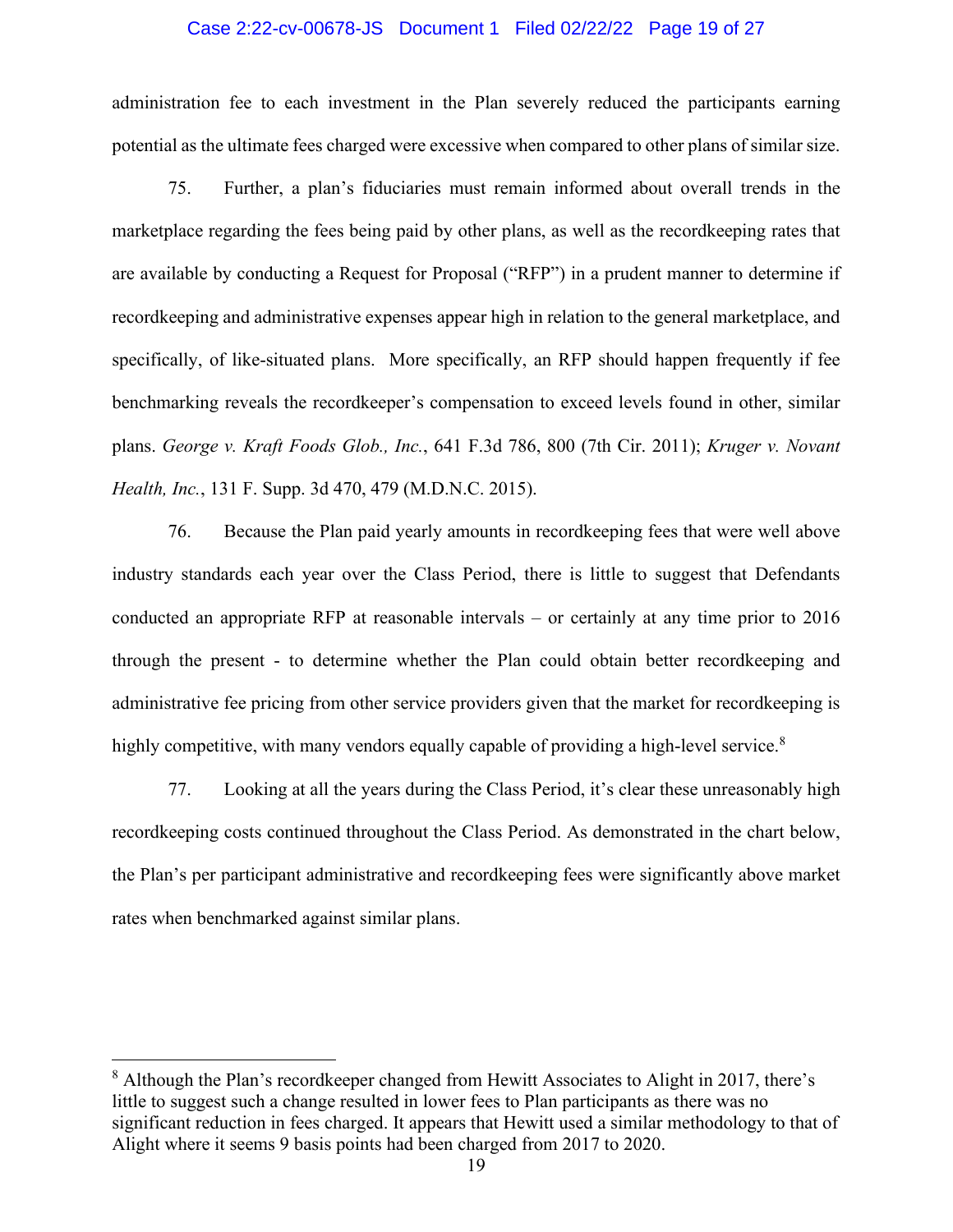### Case 2:22-cv-00678-JS Document 1 Filed 02/22/22 Page 20 of 27

|      | <b>Participants</b> | <b>Total Direct</b><br><b>Comp to RK</b><br>and Trustee | <b>RK</b> Indirect | <b>Total Comp</b> | <b>SPP</b> |
|------|---------------------|---------------------------------------------------------|--------------------|-------------------|------------|
| 2016 | 25,592              | \$2,119,261                                             | \$228,151.94       | \$2,347,412.94    | \$91.72    |
| 2017 | 23,926              | \$1,513,219                                             | \$178,457.00       | \$1,691,676.00    | \$70.70    |
| 2018 | 22,575              | \$1,206,046                                             | \$187,921.61       | \$1,393,967.61    | \$61.75    |
| 2019 | 20,733              | \$1,570,680                                             | \$215,197.56       | \$1,785,877.56    | \$86.14    |
| 2020 | 18,619              | $$1,751,586^9$                                          | \$176,207.73       | \$1,927,793.73    | \$103.54   |

78. The devastating effect of charging an unchecked 9 basis points for recordkeeping and administration fees is seen clearly here. As detailed above, the per participant charge ranged from a high of \$103 per participant in 2020 to a low of \$61 per participant in 2018. The per participant fees steadily increased from 2018 to 2020 as the assets of the plan grew but the number of participants actually declined. A prudent fiduciary would have understood these fees to be excessive and taken corrective action by seeking lower cost administrative and recordkeeping alternatives.

79. By way of comparison, we can look at what other plans are paying for recordkeeping and administrative costs.

80. At all times during the Class Period, the Plan had over 18,000 participants and over \$1.9 billion dollars in assets under management. As of 2020, the Plan had over 18,619 participants and over \$2.1 billion dollars in assets under management making it eligible for some of the lowest fees on the market.

81. Let's start with what another well-known recordkeeper, Fidelity, itself would pay if it were in Defendants' shoes. In a recent lawsuit where Fidelity's multi-billion dollar plan with over 58,000 participants was sued, the "parties [] stipulated that if Fidelity were a third party

 $9$  No direct payment was reported to the Plan's recordkeeper in 2020. However, this amount is estimated by multiplying total assets in 2020 by the 9 basis points charged against all funds in the Plan and subtracting amounts reported as fees paid to the Trustee and indirect costs. The actual amount is likely higher.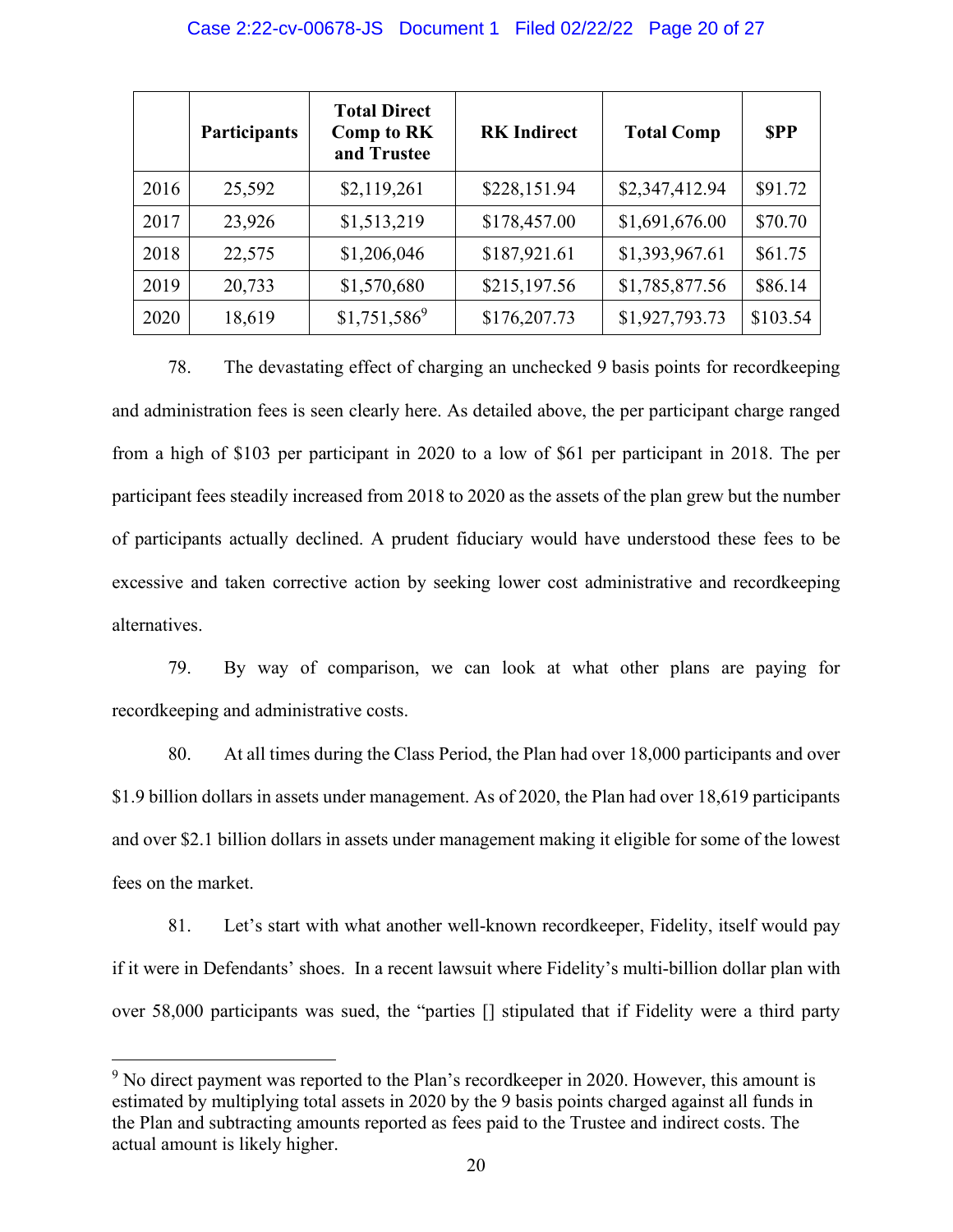# Case 2:22-cv-00678-JS Document 1 Filed 02/22/22 Page 21 of 27

negotiating this fee structure at arms-length, the value of services would range from \$14-\$21 per person per year over the class period, and that the recordkeeping services provided by Fidelity to this Plan are not more valuable than those received by other plans of over \$1,000,000,000 in assets where Fidelity is the recordkeeper." *Moitoso et al. v. FMR, et al.*, 451 F.Supp.3d 189, 214 (D.Mass. 2020).

82. Looking at recordkeeping costs for other plans of a similar size in 2019 shows that the Plan was paying higher recordkeeping fees than its peers – an indication the Plan's fiduciaries failed to appreciate the prevailing circumstances surrounding recordkeeping and administration fees. The chart below analyzes a few well managed plans having more than 20,000 participants and approximately \$2 billion dollars in assets under management:

| Comparable Plans' R&A Fees Paid in 2019 <sup>10</sup>                 |                                  |                                   |                                            |                                                         |                   |  |  |  |
|-----------------------------------------------------------------------|----------------------------------|-----------------------------------|--------------------------------------------|---------------------------------------------------------|-------------------|--|--|--|
| <b>Plan Name</b>                                                      | Number of<br><b>Participants</b> | <b>Assets Under</b><br>Management | <b>Total</b><br>R&A<br>Costs <sup>11</sup> | R&A<br><b>Costs on</b><br>Per-<br>Participa<br>nt Basis | Record-<br>keeper |  |  |  |
| <b>Sutter Health</b><br>Retirement Income<br>Plan                     | 13,248                           | \$406,000,195                     | \$460,727                                  | \$35                                                    | Fidelity          |  |  |  |
| Fortive Retirement<br>Savings Plan                                    | 13,502                           | \$1,297,404,611                   | \$472,673                                  | \$35                                                    | Fidelity          |  |  |  |
| <b>DHL</b> Retirement<br>Savings Plan                                 | 14,472                           | \$806,883,596                     | \$483,191                                  | \$33                                                    | Fidelity          |  |  |  |
| Dollar General Corp<br>$401(k)$ Savings and<br><b>Retirement Plan</b> | 16,125                           | \$335,768,325                     | \$516,000                                  | \$32                                                    | Voya              |  |  |  |
| Sanofi U.S. Group<br>Savings Plan                                     | 24,097                           | \$5,552,720,874                   | \$558,527                                  | \$23                                                    | T.Rowe<br>Price   |  |  |  |

 $10$  Calculations are based on Form 5500 information filed by the respective plans for fiscal 2019, which is the most recent year for which many plans' Form 5500s are currently available.

<sup>&</sup>lt;sup>11</sup> R&A costs in the chart are derived from Schedule C of the Form 5500s and reflect fees paid to service providers with a service code of "15" and/or "64," which signifies recordkeeping fees. *See* Instructions for Form 5500 (2019) at pg. 27 (defining each service code), *available at* https://www .dol.gov/sites/dolgov/files/EBSA/employers-and-advisers/plan-administration-and-compliance/ reporting-and-filing/form-5500/2019-instructions.pdf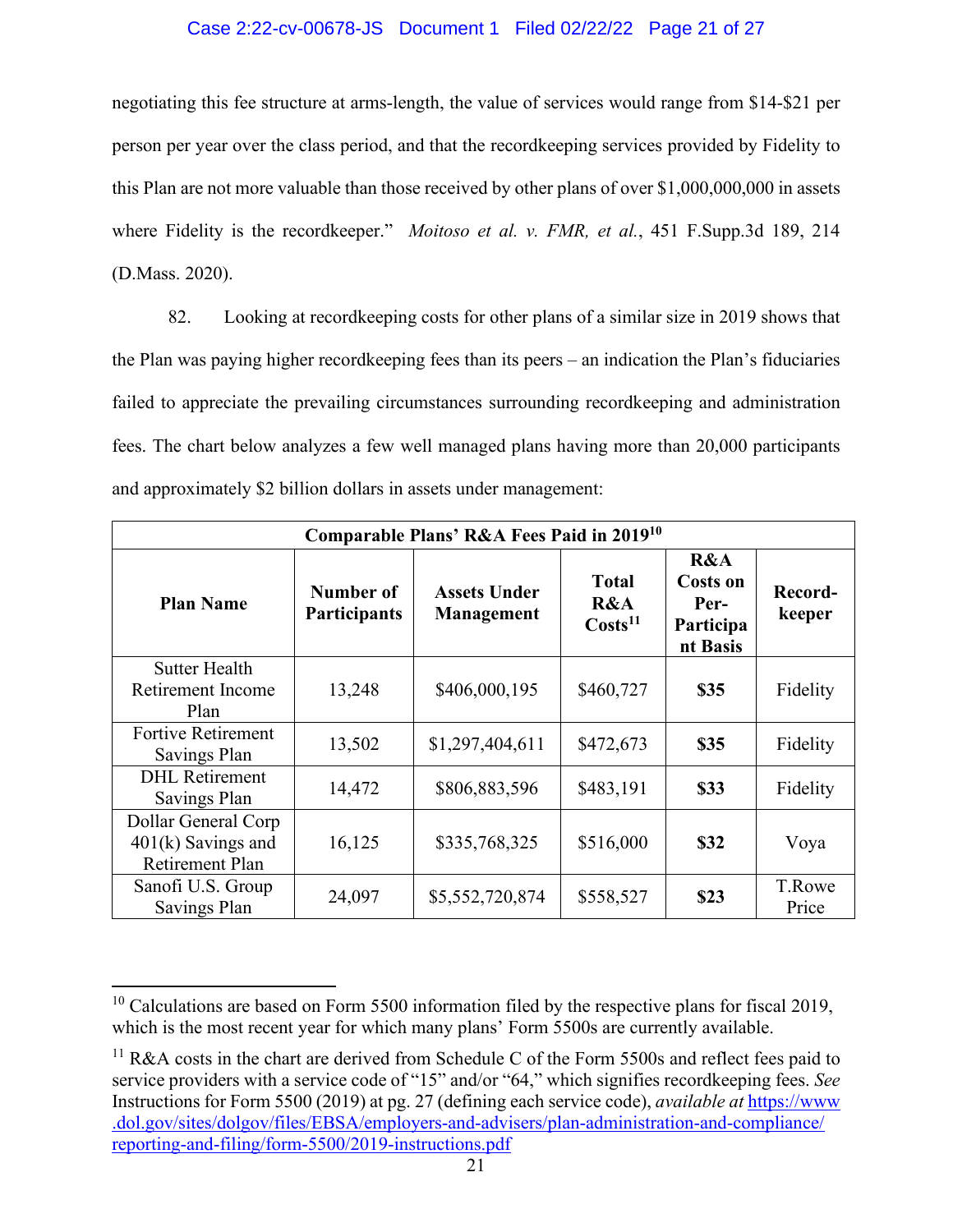## Case 2:22-cv-00678-JS Document 1 Filed 02/22/22 Page 22 of 27

Thus, the Plan, with over 18,000 participants and over \$2 billion dollars in assets in 2020, should have been able to negotiate a recordkeeping cost anywhere from \$14 per participant to the high \$20 range from the beginning of the Class Period to the present but certainly should not have paid more than \$35 per participant.

83. Further, another source confirms the unreasonableness of the Plan's total recordkeeping costs. Some authorities cited in case law dating as far back as six years ago recognized that reasonable rates for jumbo plans typically average around \$35 per participant, with costs coming down every day<sup>12</sup>. Thus, even the \$35 mark is a conservative figure.

84. Given the size of the Plan's assets during the Class Period and total number of participants, in addition to the general trend towards lower recordkeeping expenses in the marketplace as a whole, the Plan could have obtained recordkeeping services that were comparable to or superior to the typical services provided by the Plan's recordkeeper at a lower cost.

# **FIRST CLAIM FOR RELIEF Breaches of Fiduciary Duty of Prudence (Asserted against the Committee)**

85. Plaintiffs re-allege and incorporate herein by reference all prior allegations in this Complaint as if fully set forth herein.

86. At all relevant times, the Committee and its members during the Class Period ("Prudence Defendants") were fiduciaries of the Plan within the meaning of ERISA  $\S 3(21)(A)$ ,

<sup>12</sup> Case law is in accord that large plans can bargain for low recordkeeping fees. *See, e.g., Spano v. Boeing,* Case 06-743, Doc. 446, at 26 (S.D. Ill. Dec. 30, 2014) (plaintiffs' expert opined market rate of \$37-\$42, supported by defendants' consultant's stated market rate of \$30.42-\$45.42 and defendant obtaining fees of \$32 after the class period); *Spano,* Doc. 562-2 (Jan 29, 2016) (declaration that Boeing's 401(k) plan recordkeeping fees have been \$18 per participant for the past two years); *George*, 641 F.3d at 798 (plaintiffs' expert opined market rate of \$20-\$27 and plan paid recork-keeper \$43-\$65); *Gordon v. Mass Mutual*, Case 13-30184; Doc. 107-2 at 10.4 (D.Mass. June 15, 2016). (401(k) fee settlement committing the Plan to pay not more than \$35 per participant for recordkeeping).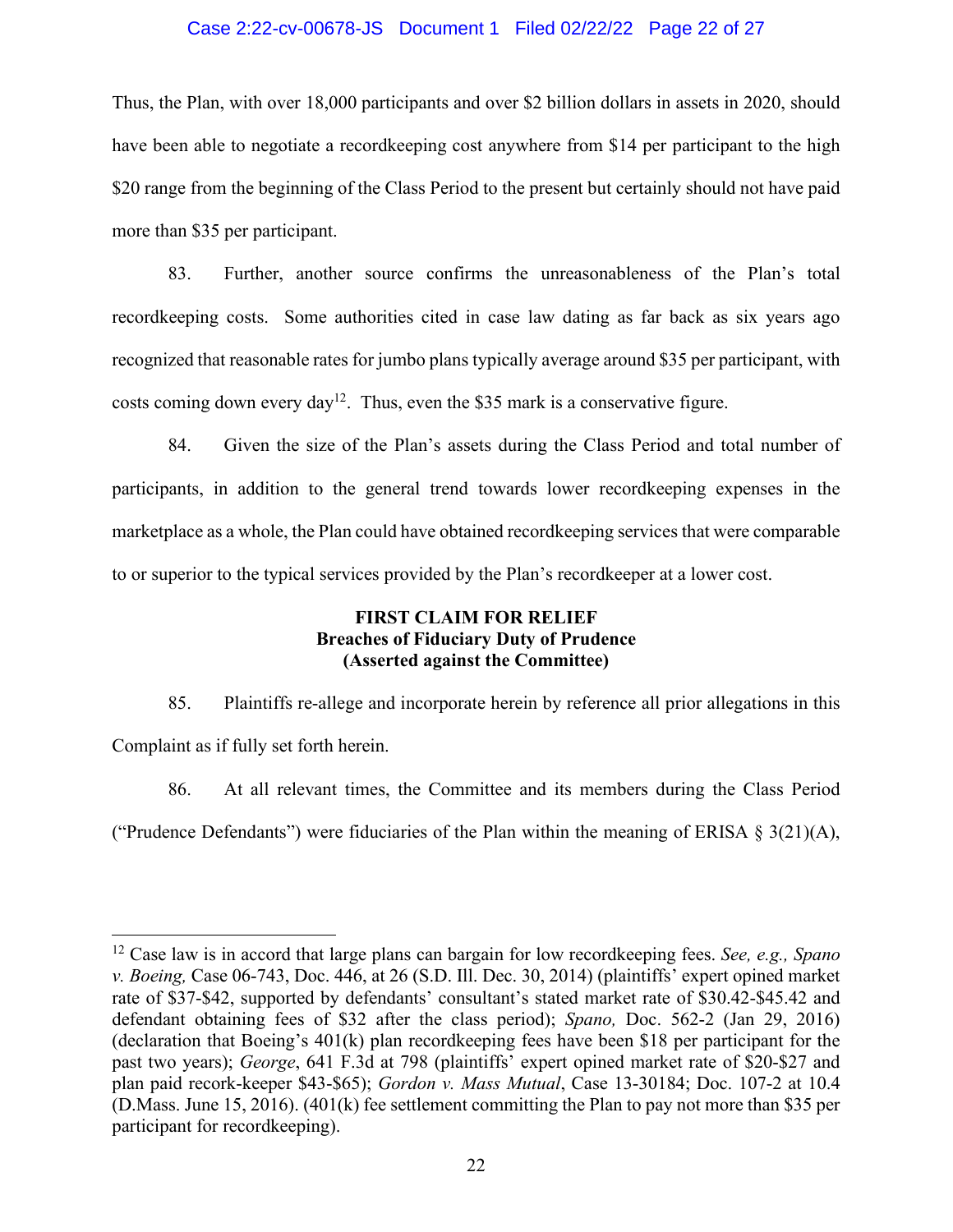### Case 2:22-cv-00678-JS Document 1 Filed 02/22/22 Page 23 of 27

29 U.S.C. § 1002(21)(A), in that they exercised discretionary authority or control over the administration and/or management of the Plan or disposition of the Plan's assets.

87. As fiduciaries of the Plan, these Defendants were subject to the fiduciary duties imposed by ERISA § 404(a), 29 U.S.C. § 1104(a). These fiduciary duties included managing the assets of the Plan for the sole and exclusive benefit of the Plan's participants and beneficiaries, and acting with the care, skill, diligence, and prudence under the circumstances that a prudent person acting in a like capacity and familiar with such matters would use in the conduct of an enterprise of like character and with like aims.

88. The Prudence Defendants breached these fiduciary duties in multiple respects as discussed throughout this Complaint such as failing to make decisions regarding the Plan's recordkeeping and administration fees.

89. The failure to engage in an appropriate and prudent process resulted in saddling the Plan and its participants with excessive Plan recordkeeping and administration costs.

90. As a direct and proximate result of the breaches of fiduciary duties alleged herein, the Plan suffered millions of dollars of losses due to excessive costs. Had Defendants complied with their fiduciary obligations, the Plan would not have suffered these losses, and the Plan's participants would have had more money available to them for their retirement.

91. Pursuant to 29 U.S.C. §§ 1109(a) and 1132(a)(2), the Prudence Defendants are liable to restore to the Plan all losses caused by their breaches of fiduciary duties, and also must restore any profits resulting from such breaches. In addition, Plaintiffs are entitled to equitable relief and other appropriate relief for Defendants' breaches as set forth in their Prayer for Relief.

92. The Prudence Defendants knowingly participated in each breach of the other Defendants, knowing that such acts were a breach, enabled the other Defendants to commit breaches by failing to lawfully discharge such Defendant's own duties, and knew of the breaches by the other Defendants and failed to make any reasonable and timely effort under the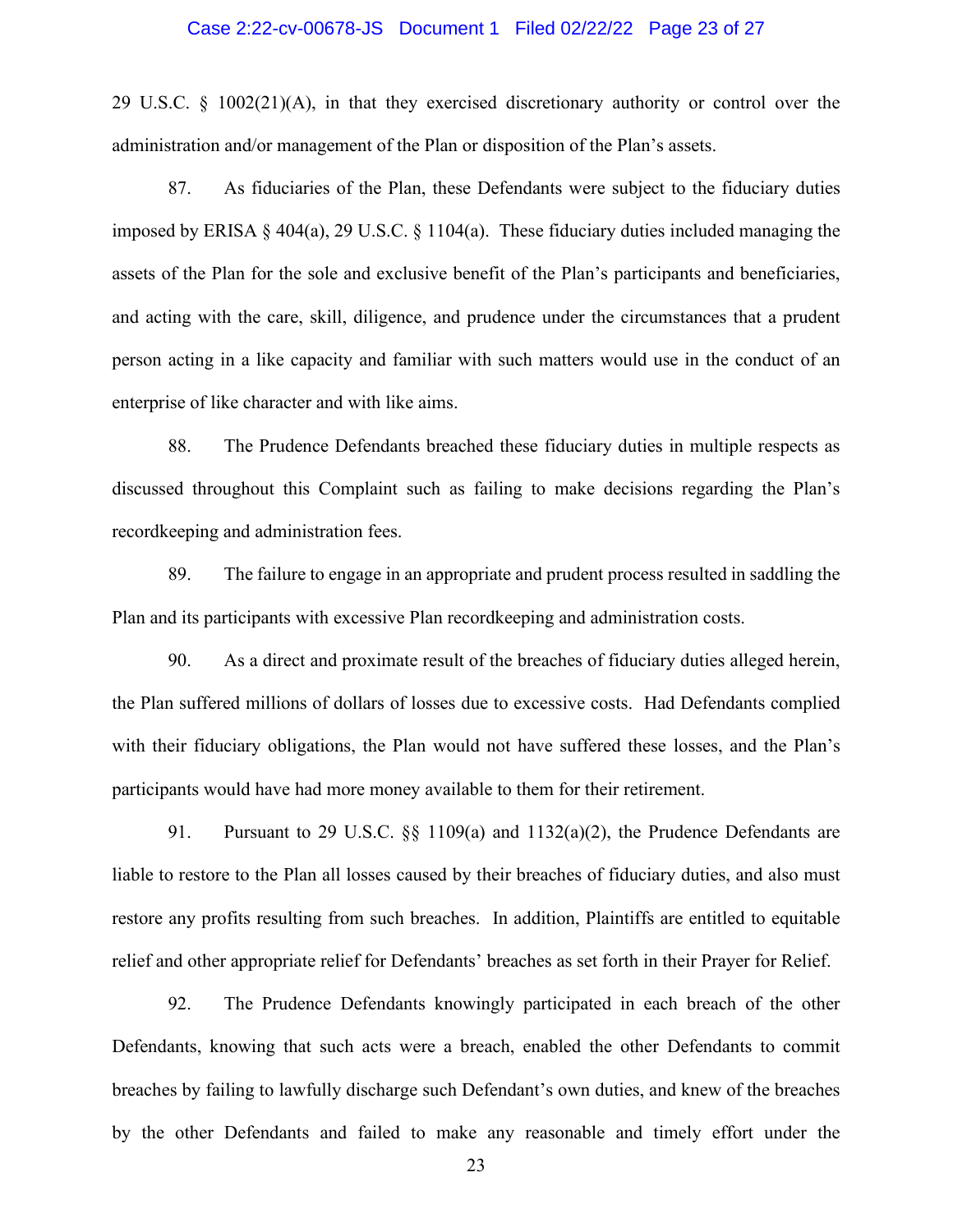circumstances to remedy the breaches. Accordingly, each Defendant is also liable for the breaches of its co-fiduciaries under 29 U.S.C. § 1105(a).

# **SECOND CLAIM FOR RELIEF Failure to Adequately Monitor Other Fiduciaries (Asserted against Ricoh and the Board Defendants)**

93. Plaintiffs re-allege and incorporate herein by reference all prior allegations in this Complaint as if fully set forth herein.

94. Ricoh and the Board Defendants (the "Monitoring Defendants") had the authority to appoint and remove members of the Committee, and the duty to monitor the Committee and were aware that the Committee Defendants had critical responsibilities as fiduciaries of the Plan.

95. In light of this authority, the Monitoring Defendants had a duty to monitor the Committee Defendants to ensure that the Committee Defendants were adequately performing their fiduciary obligations, and to take prompt and effective action to protect the Plan in the event that the Committee Defendants were not fulfilling those duties.

96. The Monitoring Defendants also had a duty to ensure that the Committee Defendants possessed the needed qualifications and experience to carry out their duties; had adequate financial resources and information; maintained adequate records of the information on which they based their decisions and analysis with respect to the Plan's investments; and reported regularly to the Monitoring Defendants.

97. The Monitoring Defendants breached their fiduciary monitoring duties by, among other things:

> (a) Failing to monitor and evaluate the performance of the Committee Defendants or have a system in place for doing so, standing idly by as the Plan suffered significant losses as a result of the Committee Defendants' imprudent actions and omissions;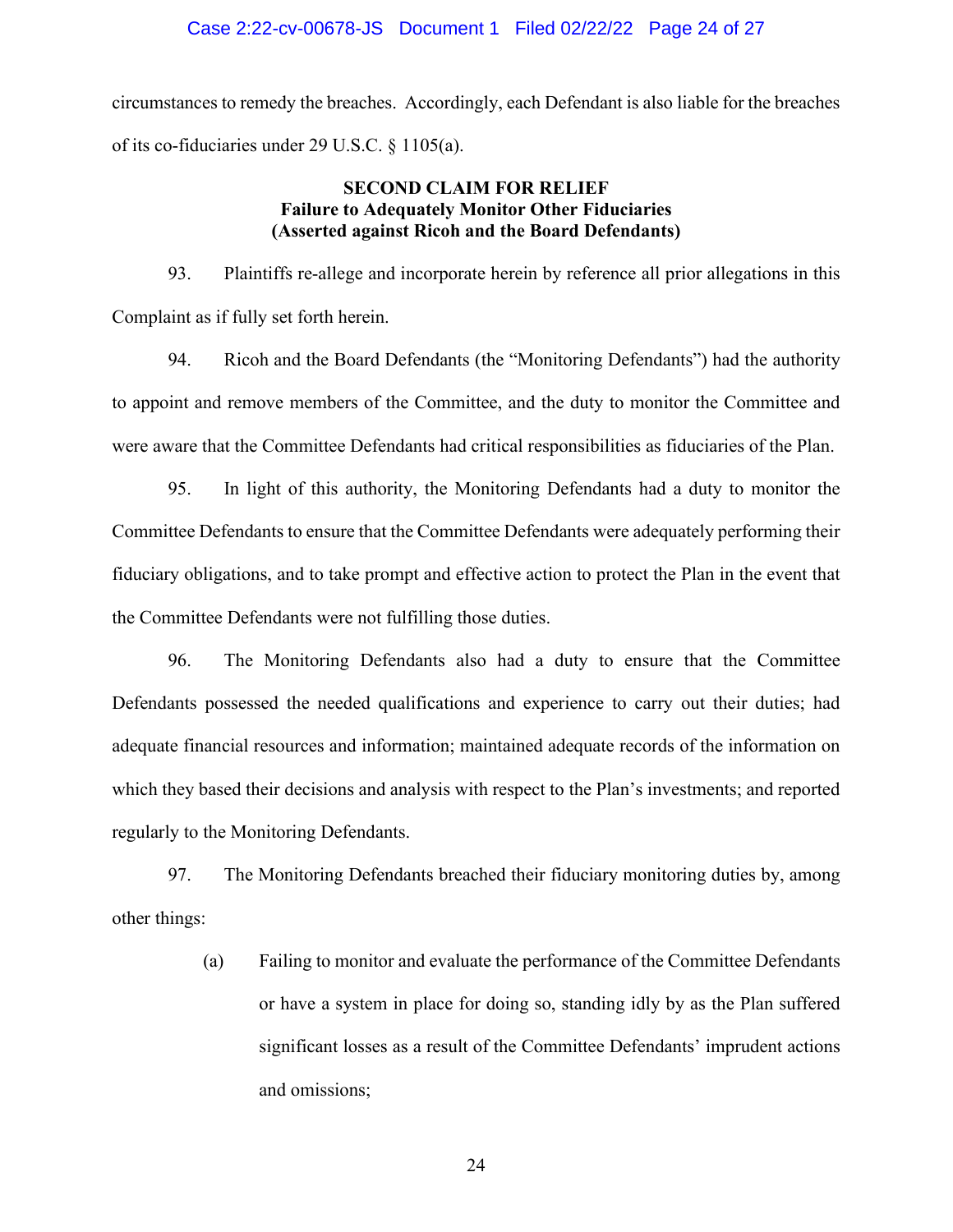- (b) failing to monitor the processes by which Plan investments were evaluated; and
- (c) failing to remove Committee members whose performance was inadequate in that they continued to maintain imprudent, excessively costly, and poorly performing investments within the Plan and pay exorbitant fees for the Plan's recordkeeping and administration, all to the detriment of the Plan and Plan participants' retirement savings.

98. As a consequence of the foregoing breaches of the duty to monitor, the Plan suffered millions of dollars of losses. Had the Monitoring Defendants complied with their fiduciary obligations, the Plan would not have suffered these losses, and Plan participants would have had more money available to them for their retirement.

99. Pursuant to 29 U.S.C. §§ 1109(a) and 1132(a)(2), the Monitoring Defendants are liable to restore to the Plan all losses caused by their failure to adequately monitor the Committee Defendants. In addition, Plaintiffs are entitled to equitable relief and other appropriate relief as set forth in their Prayer for Relief.

## **PRAYER FOR RELIEF**

**WHEREFORE**, Plaintiffs pray that judgment be entered against Defendants on all claims and requests that the Court award the following relief:

A. A determination that this action may proceed as a class action under Rule  $23(b)(1)$ , or in the alternative, Rule  $23(b)(2)$  of the Federal Rules of Civil Procedure;

B. Designation of Plaintiffs as Class Representatives and designation of Plaintiff's counsel as Class Counsel;

C. A Declaration that the Defendants, and each of them, have breached their fiduciary duties under ERISA;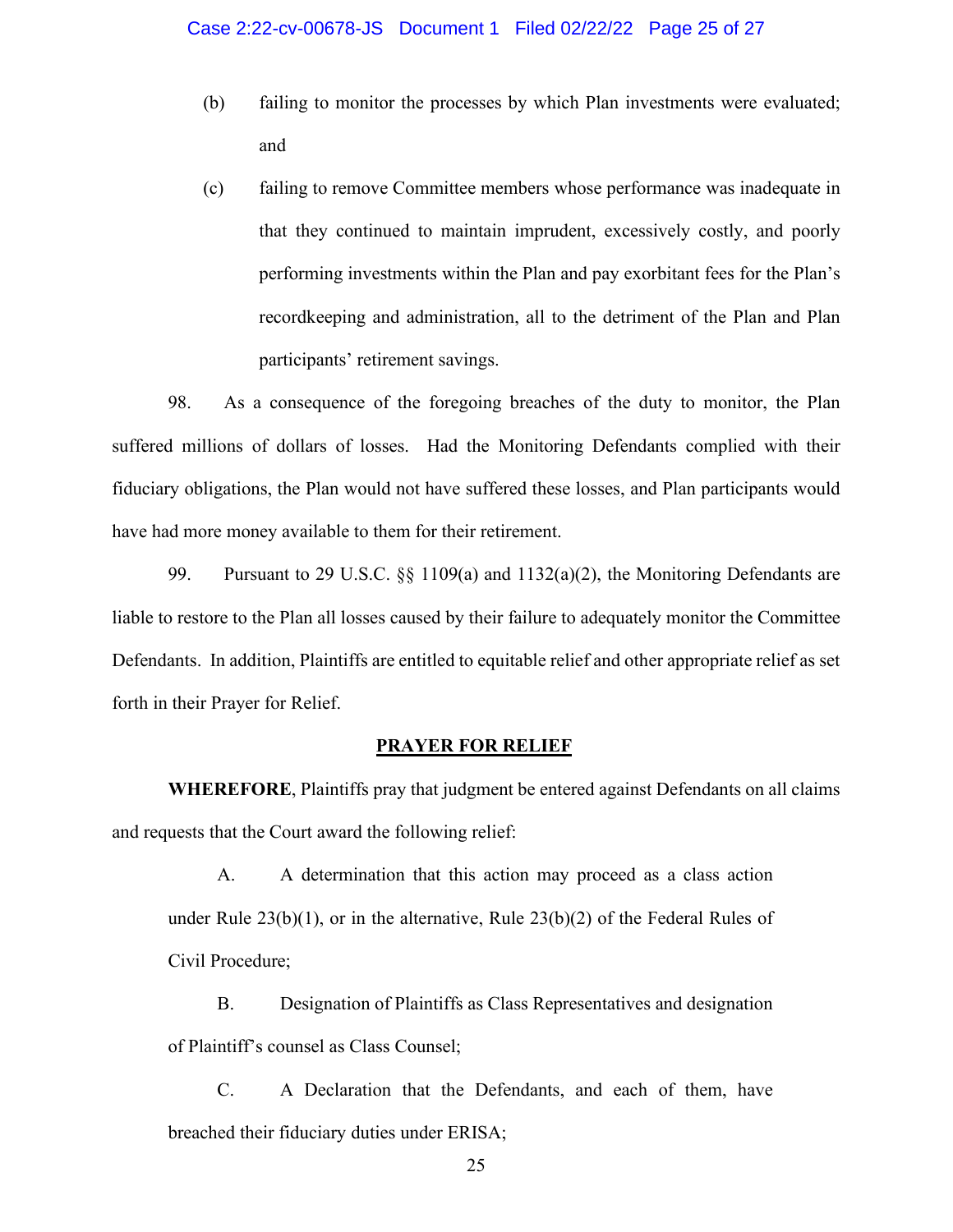### Case 2:22-cv-00678-JS Document 1 Filed 02/22/22 Page 26 of 27

D. An Order compelling the Defendants to make good to the Plan all losses to the Plan resulting from Defendants' breaches of their fiduciary duties, including losses to the Plan resulting from imprudent investment of the Plan's assets, and to restore to the Plan all profits the Defendants made through use of the Plan's assets, and to restore to the Plan all profits which the participants would have made if the Defendants had fulfilled their fiduciary obligations;

E. An order requiring the Company Defendants to disgorge all profits received from, or in respect of, the Plan, and/or equitable relief pursuant to 29 U.S.C.  $\S$  1132(a)(3) in the form of an accounting for profits, imposition of a constructive trust, or a surcharge against the Company Defendant as necessary to effectuate said relief, and to prevent the Company Defendant's unjust enrichment;

F. Actual damages in the amount of any losses the Plan suffered, to be allocated among the participants' individual accounts in proportion to the accounts' losses;

G. An order enjoining Defendants from any further violations of their ERISA fiduciary responsibilities, obligations, and duties;

H. Other equitable relief to redress Defendants' illegal practices and to enforce the provisions of ERISA as may be appropriate, including appointment of an independent fiduciary or fiduciaries to run the Plan and removal of Plan's fiduciaries deemed to have breached their fiduciary duties;

I. An award of pre-judgment interest;

J. An award of costs pursuant to 29 U.S.C.  $\S 1132(g)$ ;

K. An award of attorneys' fees pursuant to 29 U.S.C. § 1132(g) and the common fund doctrine; and

L. Such other and further relief as the Court deems equitable and just.